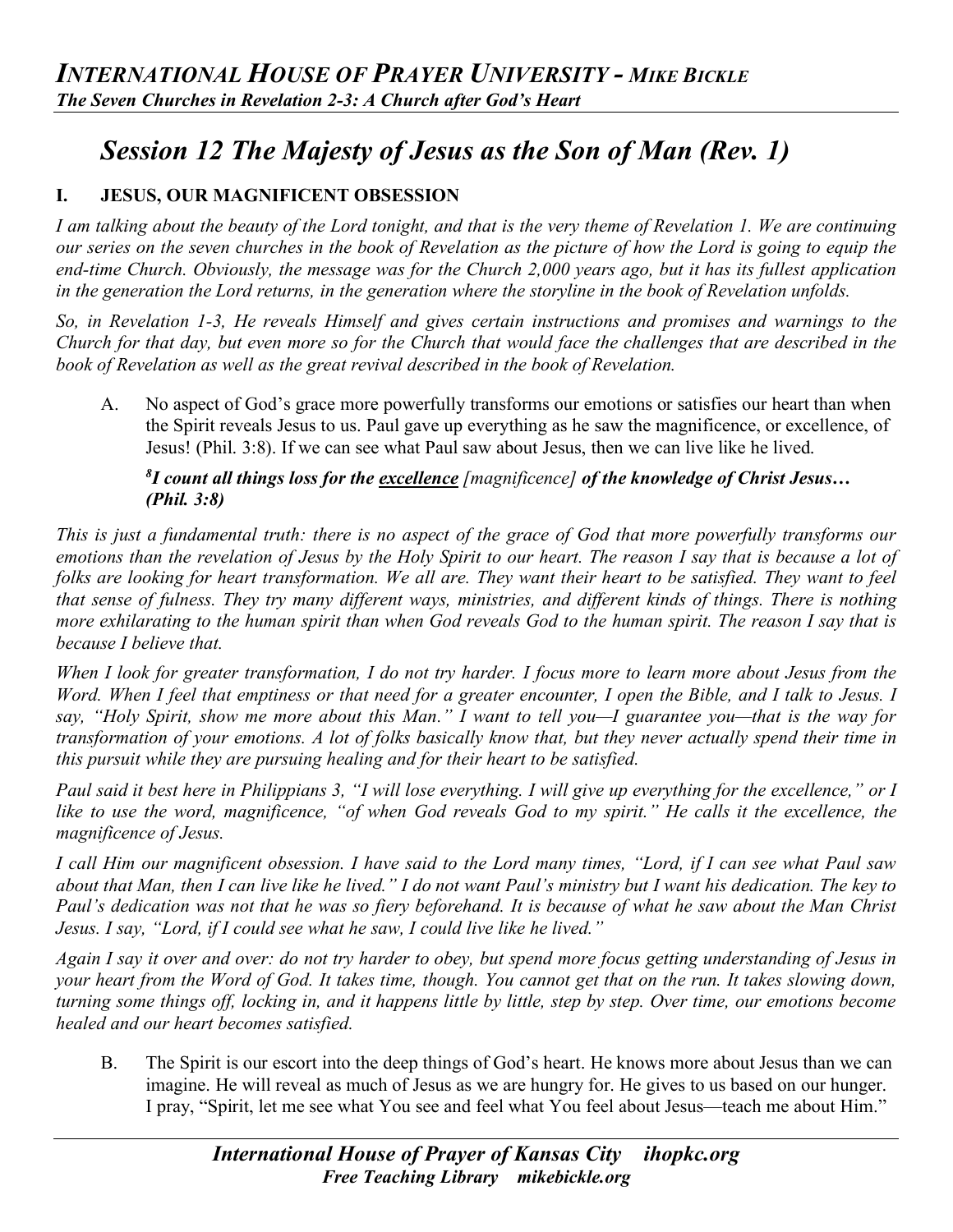## *13The Spirit…will guide [escort] you…14for He will take of what is Mine and declare it to you. (Jn. 16:13-14)*

*Jesus said, "The Spirit will guide you to Me." I call the Holy Spirit, the Great Escort. He will escort us into the deeper things of the Lord Jesus. Again, it is in the Word. I do not mean just a dream or a vision, although I appreciate that. I actually do a lot.*

*It is the open Word of God, talking to Jesus in the Word, saying, "Spirit, help me, help me to connect with Him. Help me to talk to Him in a way that connects my heart. Help me see more."*

*I have good news, and, of course, it is a little redundant; you already know it. The Holy Spirit knows more about Jesus than you could imagine! He knows everything about Jesus. He will give you as much as you are hungry for. Again, you cannot get it on the run. It takes time, drawing back from some activities, turning some things off, and locking in with an open Bible.*

*I remember my early days. I was seventeen, eighteen, nineteen, twenty, twenty-one. I loved the Lord. I really did. I witnessed to a lot of folks. I witnessed to somebody almost every day or nearly every day for some years. I loved Christians meetings, like Bible teachings and worship meetings. I hated prayer and Bible study, just me and God alone. I really did. I thought, "Ugh, ugh. I will go to another meeting tomorrow tonight and hear teaching and fellowship." I loved meetings and I loved witnessing, but, boy, I did not like me and God one on one.*

*I just stayed with it. A few years later, I don't even know when it changed, but I remember somebody asked me a question once. I was in a Q&A. I was about twenty-two, twenty-three years old, having a Q&A with maybe fifty people. They asked, "When did you begin to love the Word?" I was so used to me being a person who did not like the Bible. I mean, I liked the Bible in theory; I just did not like reading it. I mean I loved it as "Jesus, You are the Word." Then in this Q&A, this young woman asked me, "When did you begin to love the Word so much?" I remember I stopped. It was like a cathartic moment. I had a tear in my eye. She said, "Are you okay?"*

*I said to myself, not to them, "Mike Bickle loves the Bible. Oh my God! When did that happen?" I had not always liked it. I never knew when it happened. I just stayed with it, and just little by little, inch by inch, you turn around and a few months, a few years—for me it was a few years—and I loved the Bible. I thought, "When did that happen?" I did not love prayer yet, but I loved the Bible because I learned to talk to Jesus when I opened the Bible.*

*So here is one of my favorite prayers. I urge you to pray this prayer. I pray, "Holy Spirit, let me see what You see and let me feel what You feel, Holy Spirit, when You look at Jesus." Because the Holy Spirit is looking right at Jesus. I say, "Let me see what You see."*

*He would say, "Well, little guy, if you saw everything I see, it would blow your circuits, but I will give you more. I know what you are saying, but you do not really want to see everything I see. Not yet. Not until you get a resurrected body, because you cannot endure it yet. It is like a million volts going in a 120 or 220 unit, you know. It will blow your circuits. I get what you mean you want more."*

*So many sincere believers are so content with so little of Jesus. I mean they are sincere. They will witness, they will go on ministry trips, they will sacrifice, but they will not ask for more understanding of Jesus. They are so content to have so little encounter with Jesus at the heart level.*

*One of my life messages: do not be easily content. Because, I promise you if I can love the Word, you can love the Word. You say, "Well, you are the leader of IHOPKC. Of course you love the Word!"*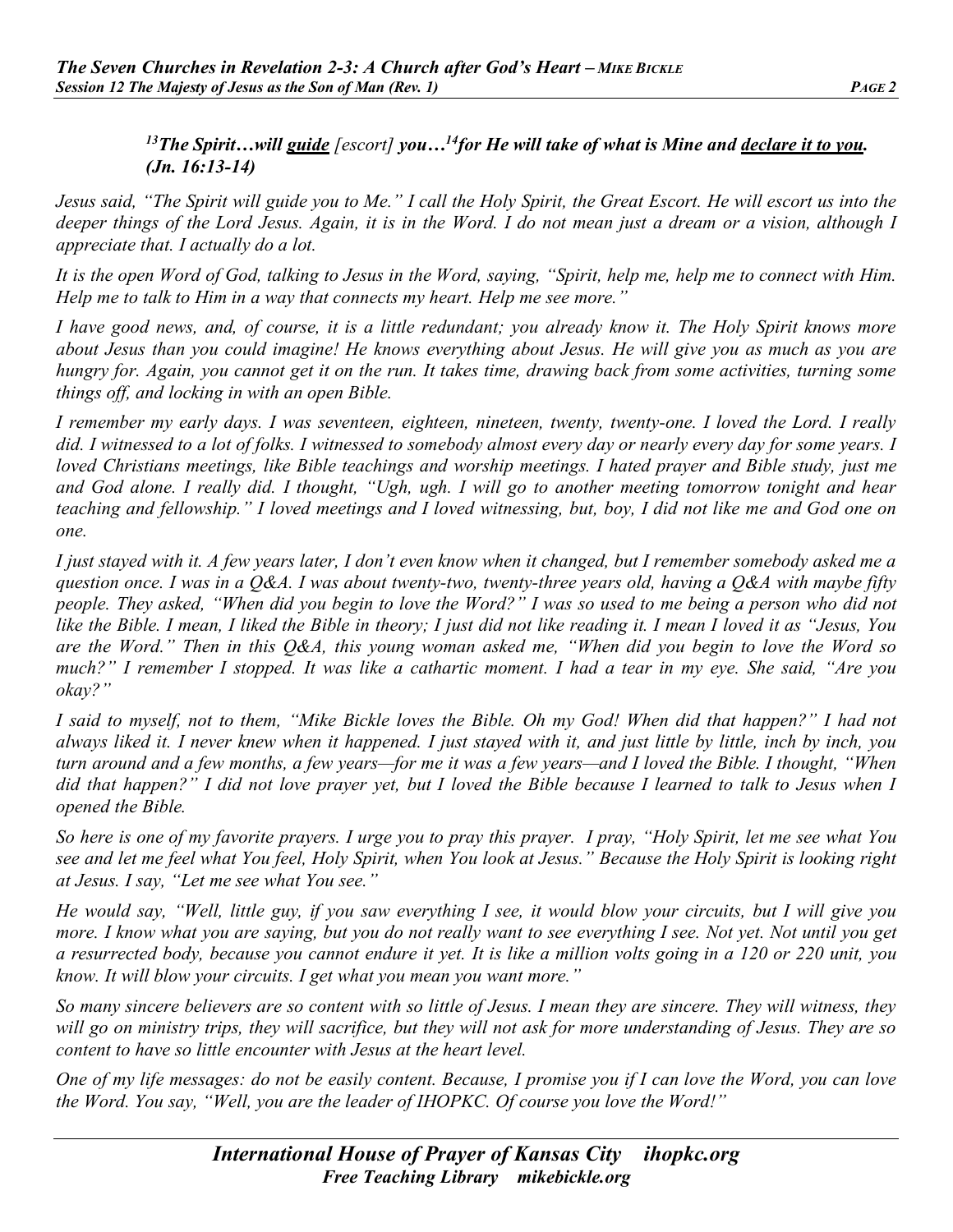*No, you do not know my journey. I was "action.com." I did not like sitting in the presence of God. If an angel would have appeared to me back in those days when I was in the university and said, "Yea, young man of God, you will have a twenty-four-hour prayer ministry," I would have died of despair. I just would have collapsed. "Yea, you will have a Bible school and you will teach, teach, teach, teach." Ugh, I would have run the other way. If he said, "Yea, young man of God, you will go on ministry trips," I would have loved it.* 

*I like ministry trips, I am not against those. But at that time, I loved action. I did not like sitting because my heart was so dull. None of it connected. I remember I used to complain to the Lord, "Say, Lord, if You would just make the Bible a little easier to read, a lot of Your friends would read it more." I said, "For example, like Romans 1–seven steps to prayer, Romans 2–seven steps to reconciliation, Romans 3—seven steps to relationship building, Romans 4—leadership principles. Something like that, Lord. So, you know, lay it out a little more clearly, and we would read it more. Well, the Lord did not take my advice at all, which I am glad for it.*

C. The Spirit is raising up those who will proclaim the riches of Jesus. The most neglected subject in the kingdom of God is God Himself.

## *8 To me…grace was given that I should preach…the unsearchable riches of Christ… (Eph. 3:8)*

*Oh, what a fantastic verse! I want you to put your name on this passage, literally put your name on it. Paul says, "Grace was given"—the anointing of the Spirit—"that I would preach the unsearchable riches of this Man. He is fully God and He is fully Man." He said, as it were, "I was anointed to unpack, to make known, to proclaim, to sing about the riches of a Man."*

*The most neglected subject in the Body of Christ, in the kingdom of God, the most neglected subject in the kingdom of God is God. It is true. We teach leadership skills, people skills, ministry skills, lots of financial principles. Those are actually biblical and important to teach. The most neglected subject in the kingdom of God is God, the person of God Himself. He is the most exhilarating and the most beautiful.*

*I believe in this hour the Holy Spirit is raising up people who will proclaim the unsearchable riches. They will sing it. They will blog it. They will talk it. They will pray it. They will preach it. They will write about it, the riches of Jesus, the unsearchable riches. Unsearchable means you can search them out—the Bible tells us to but you will never get to the bottom of it. You will never exhaust the fulness of the splendor of this Man, never. Around the throne of God, the angels cover their eyes, the seraphim, the four living creatures. They see the glory of God, and they are overwhelmed. Then, after the power of it races through their being, they come up for air, as it were, and they get another glimpse. Then they cry out, "Holy, holy, holy!" They cover their eyes again. We will never exhaust the glory and the beauty of our God ever, and that is why the Word is unsearchable.*

*So I really want you to put your name on that verse. I don't mean write it on this paper. What if Ephesians 3:8 was truly a goal for your life? It does not require you to have a preaching ministry. What if it is one-on-one discipling or talking about it? You are going to make known to other human beings the riches of a person. Not just activities, but the riches of a person.*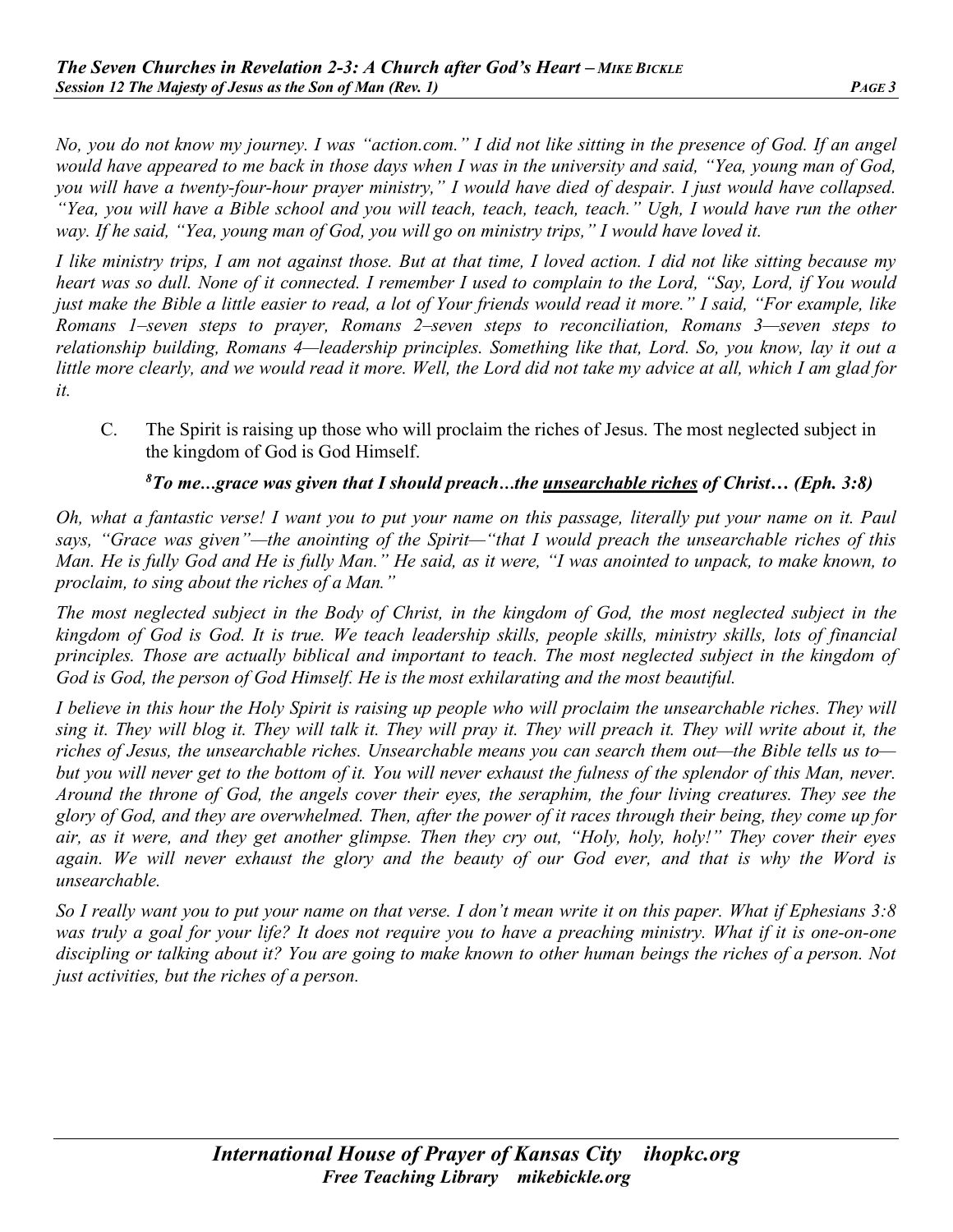## **II. JESUS IN THE BOOK OF REVELATION**

A. The book of Revelation is called the *revelation of Jesus* because it reveals the majesty of His heart and leadership. Second, it reveals events that will occur in His end-time plan to purify the Church, bring in the harvest, replace all the governments on earth, and transition it to the age to come. God's first desire is *to reveal the Man behind the plan*. Many only see the end-time plan and miss the Man.

## *1 The Revelation of Jesus Christ, which God gave Him [Jesus] to show His servants—things which must shortly take place. And He sent and signified it by His angel to…John. (Rev. 1:1)*

*The subject of the book of Revelation is the unveiling of a Man. We often read the book of Revelation to look for the events. Revelation 1:1 says it is a revelation of Jesus which is communicated through events. So the idea is that we read the events and they lead us back to the Man who is giving leadership over those events. The events, the things that happen, are to lead us back to the Man Himself.*

*God's first desire is not that we would just see His end-time plan, but we would see the Man behind the plan. A lot of folks—I am not saying this critically, but I am saying this kind of to alert us—read the book of Revelation to see the plan, not the Man. They miss the Man entirely when they read the book. Someone told me this years ago. I cannot remember who, but it was many years ago.* 

*I remember, before IHOPKC started, which was twenty years ago, when I was pastoring the church here in Kansas City. We had a Friday night prayer meeting for some years. We went from seven to midnight, and then for some other years we went from seven to like to five in the morning or three in the morning. Over twenty years we had different timeframes. I would go every Friday night. For some years—I do not know how many years—I always sat right back there.*

*It was actually this very building; our church was in here. Then when I started IHOPKC, another pastor took on this church. They moved down the road, and they called me, you know, when we were running IHOPKC. They said, "Hey, do you want to buy your old building back for a conference center?" So I am the only guy in Kansas City who bought the same building two times. I paid for this thing twice. I don't really like the building, but, anyway, let's get back to the Bible.*

*So I used to sit over there. For some years—I do not know how many years I did this, two, three, four, five years, something like that, every Friday night I would come in and I would simply read the book of Revelation— I was not looking for end-time activity. I was searching out the majesty of the Man in the book every Friday night. It took me about two to three hours. I read it slowly. You could read it quickly in an hour plus, maybe seventy minutes, if you just go right through. I took three or four hours. I would read it, and I would pause, and I would talk to Him. I would say, "Spirit, reveal Jesus to me"—because some preacher told me to do this. I read it in a book or somewhere. I did not come up with the idea myself. I thought, "Okay, I will do it."*

*So I read Revelation every week for some years, never thinking hardly ever about the end times. I was thinking about this verse, "The revelation of the Man Christ Jesus that God the Father gave to Jesus." The Father said, as it were, "Jesus, I have authority over Your own majesty, but I am commissioning You to reveal this facet of Yourself to Your Church." Even for Jesus, the Father had to commission Him to unveil this level of who He is.* 

B. The greatest corporate miracle in history is the transformation of the end-time Church from spiritual compromise into a *"prepared Bride"* walking in the first commandment (Rev. 19:7).

<sup>7</sup>...for the marriage of the Lamb has come, and **His wife has made herself ready.** (Rev. 19:7)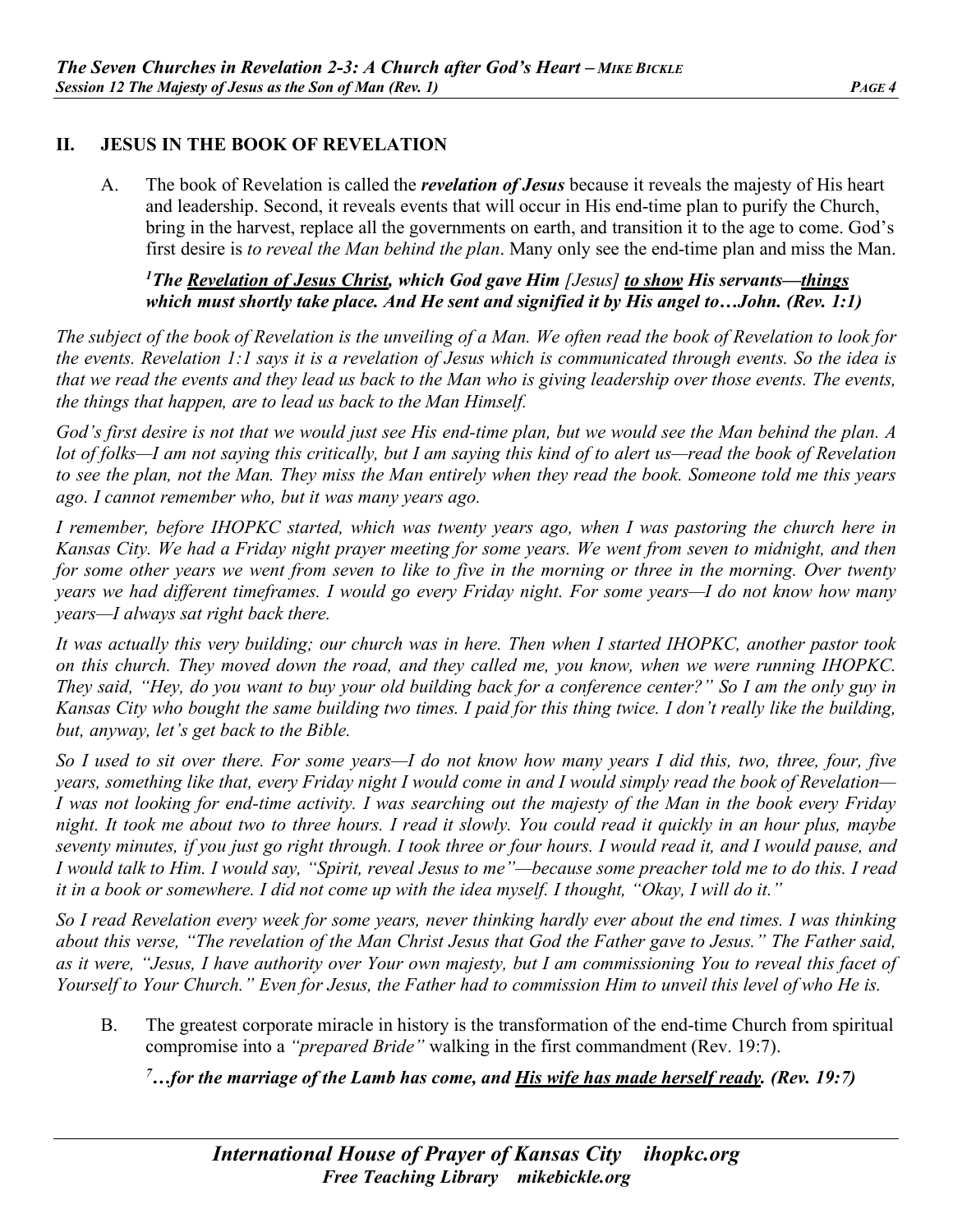*Do not ever lose sight when you read the book of Revelation: It is not about the Antichrist, though he is mentioned. Not about persecution, though there is a little bit of persecution. It is not about judgment, though there is judgment. At the end of the day, it is the glory of a Man. It is His plan to raise up a prepared Bride at the end of the age. That is the whole plan of Revelation. If you lose this, you get off track.*

*It is about raising up—I am just using the number—a billion in the great end-time harvest who will walk as a prepared Bride in the first commandment. The book of Revelation is the plan of the Father and Jesus together, obviously in perfect unity, to bring forth a Church in the first commandment as a prepared Bride.* 

*If you are reading the book of Revelation, and you think, "I am really afraid of Revelation," I would say that you are missing it. It is about His plan to raise up a prepared Bride. I call this the greatest miracle in human history, the greatest miracle of human history besides Jesus Himself becoming a Man. It is the transformation of the end-time Church out of a spiritually compromising Church. Most of the Church in the earth today is in spiritual dullness and compromise. What I mean by most: millions are not living that way, but hundreds of millions are. It is really easy to see the great miracle of the end-time Church. The great miracle of human history is the transformation of the Church worldwide from spiritual compromise to a prepared Bride.*

*This book of Revelation is a love story. It is the glory of a Man, and it is His plan to bring forth a Bride. If you read Revelation through that grid, you will read it very differently. I like understanding the plan and some of the details. I put time into that. That is not what captures me really. It is the Man Himself.* 

C. In Revelation 1-3, John shares a vision which highlights *30 descriptions of Jesus'* majesty, ministry, and personality, and *22 eternal rewards*. Each description and reward communicate insight into Jesus' leadership that is necessary in equipping the Church to overcome compromise, endure persecution and pressure, and engage in partnership with Jesus in the great end-time drama.

*In Revelation 1-3 is where His message to the seven churches is. These three chapters go together. You cannot separate these three chapters. I just want to mention this to you. Those of you who have been here through this course know it. Of course, the course was for the IHOPU students. They have already graduated and left in May, but I want to continue on through the summer because I just love this passage. It is really endless, the amount of insights we can glean from Revelation 1-3 if we stay with it, by the Holy Spirit. I do not mean me myself, but I am talking about how it is endless, how many implications are in these three chapters.*

*Well, I have identified thirty descriptions of Jesus in these three chapters, though you can organize it differently, and twenty-two eternal rewards. Now each description, each one of these descriptions is critical. In the next couple weeks, by the grace of God we are going to look at these descriptions, the next three, four, five weeks. There are thirty. I do not know that we will cover all of them before the end of July.*

*These descriptions are so easily overlooked by the Body of Christ. They kind of read it, "Jesus the first and last, the beginning…" and then, "Okay," and they move on to the next words. Whoa, whoa, whoa, whoa! Those are massively significant statements about the God-Man. The implications are vast. So I do not want to just rush by and say, "Oh, yeah, I got it: He is the first and the last, a sword is coming out of His mouth, eyes like fire. Okay good, let's get to the message." Whoa, whoa! This is a real Man who is fully God, and this is how He describes Himself. This is how He is going to reveal Himself in the generation in which the book-of-Revelation events unfold, and then it ends in a prepared Bride at the end of human history.* 

*Beloved, it is my opinion—it is not a prophecy but it is my opinion—that we are in the early days of that final generation. So these thirty descriptions are of paramount importance to the Body of Christ. We do not want to be content just moving fast, really quickly. This is God revealing God. This is Jesus preaching Jesus. Revelation 1 is that. It does not get any more intense than that.*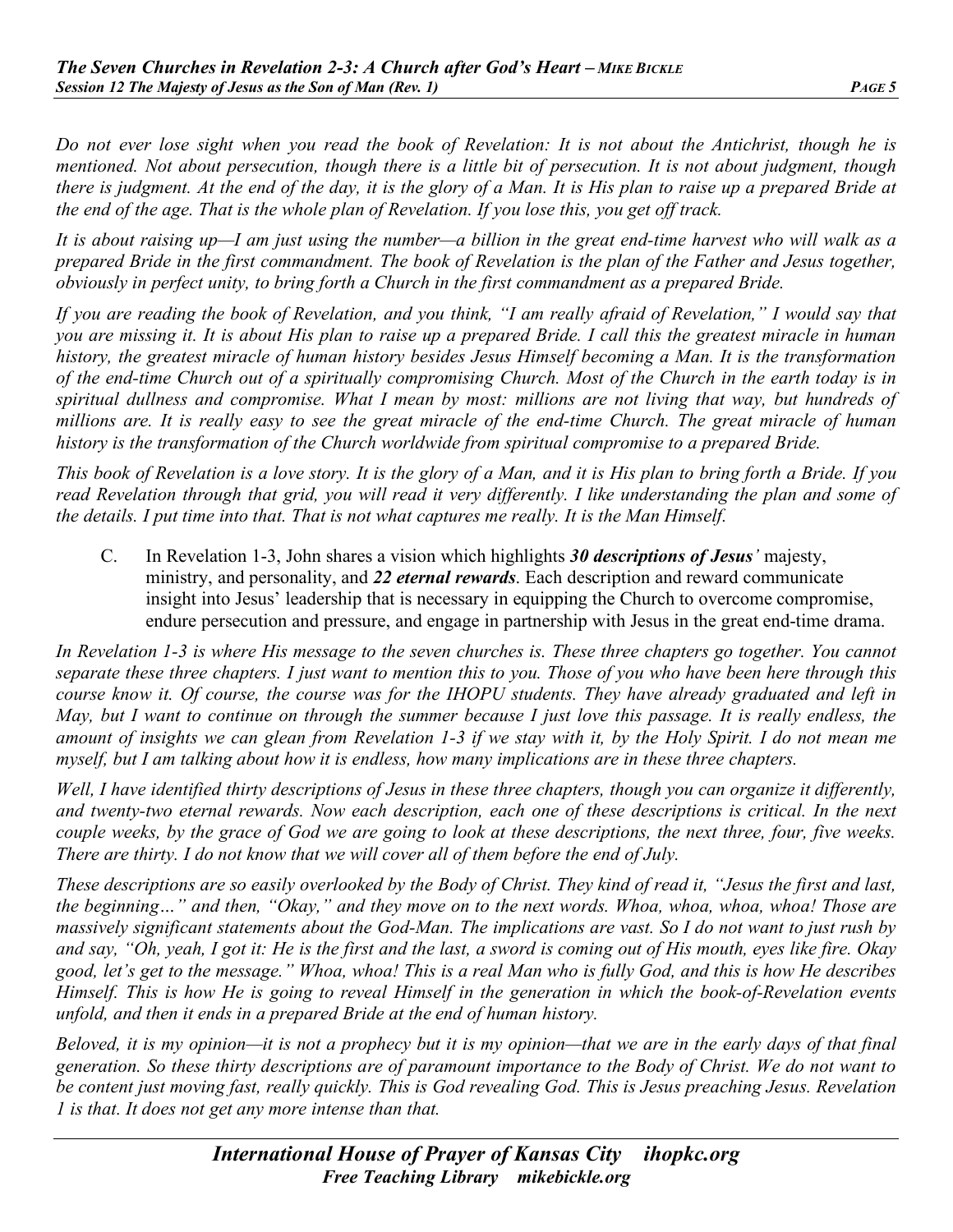*Again—and I am truly not being negative when I say this, I am not being critical in my heart but I am wanting to alert us—in the Body of Christ so many are so content just to move on quickly and leave this gold mine behind. I do not want to leave this gold mine behind. The thirty descriptions of Revelation 1-3 are necessary to equip the Church to overcome the escalating temptations at the end of the age. To overcome the temptation to draw back in persecution. These thirty descriptions will help equip the Church to engage in the Lord's great end-time purpose, to partner with His heart. These thirty descriptions, do not overlook them.*

D. I identify *30 descriptions* from Jesus' titles, appearance, actions, and clothing in Revelation 1-3. I recognize *24 descriptions* in Revelation 1 (note 7 descriptions in 1:5-7 and 17 in 1:10-16) and *18 descriptions* in Revelation 2-3, *totaling 42*. However, since 12 are seen in both Revelation 1 and Revelation 2-3, I identify 30 distinct descriptions in Revelation 1-3. John gave only abbreviated statements of each description and reward. Each phrase is but a *hint* that we are to search out more by using the rest of the Bible to get a more complete picture of what the Spirit is saying about Jesus.

*I derive these descriptions in these three chapters from His titles, appearance, and action. Some of these are titles. Some of these are the way He appears. Some of them are His actions. Some of them are the clothing He is wearing. I put those together, and I have identified thirty different descriptions. Somebody else might organize it differently and have a different number.*

*Here is the thing you want to understand: each phrase is only an abbreviated statement. These statements are so short and abbreviated. They are divine hints. The Holy Spirit is saying, "Search it out; search it out. He is the first and the last. Search out what that means. Look through the Scripture. I will help you. Search out, compare scripture with scripture, and see the implications of what that phrase means." I am not content to move on without doing this in my personal life or as a teacher and a pastor.*

### **III. JESUS AS THE SON OF MAN**

A. One of the most significant prophecies about Jesus is found in Daniel 7. It describes Jesus as the *Son of Man* who will rule all nations with His people (Dan. 7:14). Jesus used this title more than any other when speaking of Himself (85 references). Each time Jesus was referring to His identity as set forth in Daniel 7 since Daniel is the only one to prophesy about Jesus as the *"Son of Man."*

*9The Ancient of Days [the Father]… His garment was white as snow, and the hair of His head was like pure wool…13One like the Son of Man, coming with the clouds of heaven! He came to the Ancient of Days [Father]…14To Him was given dominion…and a kingdom, that all peoples, nations…should serve Him [Jesus]. His dominion is an everlasting dominion…27Then the kingdom…shall be given to the people, the saints of the Most High. (Dan. 7:9-14, 27)* 

*For those of you that are new here, I never finish the notes, and I don't ever care. The locals know I could be on page one, you know, for forty minutes and sometimes say, "Amen, let's stand." They say, "Wait, what about the other three pages?" I say, "Well, you got them for free there. Here they are." I always like to give you something to take home to look later. I am never in a hurry to finish it or cover it. I have so much fun writing it. I just love Jesus writing this to us. I do not care if I say it just all day long, "Ooh, ooh, ooh, ooh! I love You! Thank You. What do You mean? I do not know what this phrase means. Holy Spirit, help me." So I am happy. I was satisfied before I came tonight.*

*Well, it is the Son of Man. His premiere title. This might be a new point to you, but I want you to grasp it. The premiere title of Jesus as the Man who is unfolding the plan in the book of Revelation is the Son of Man. This is*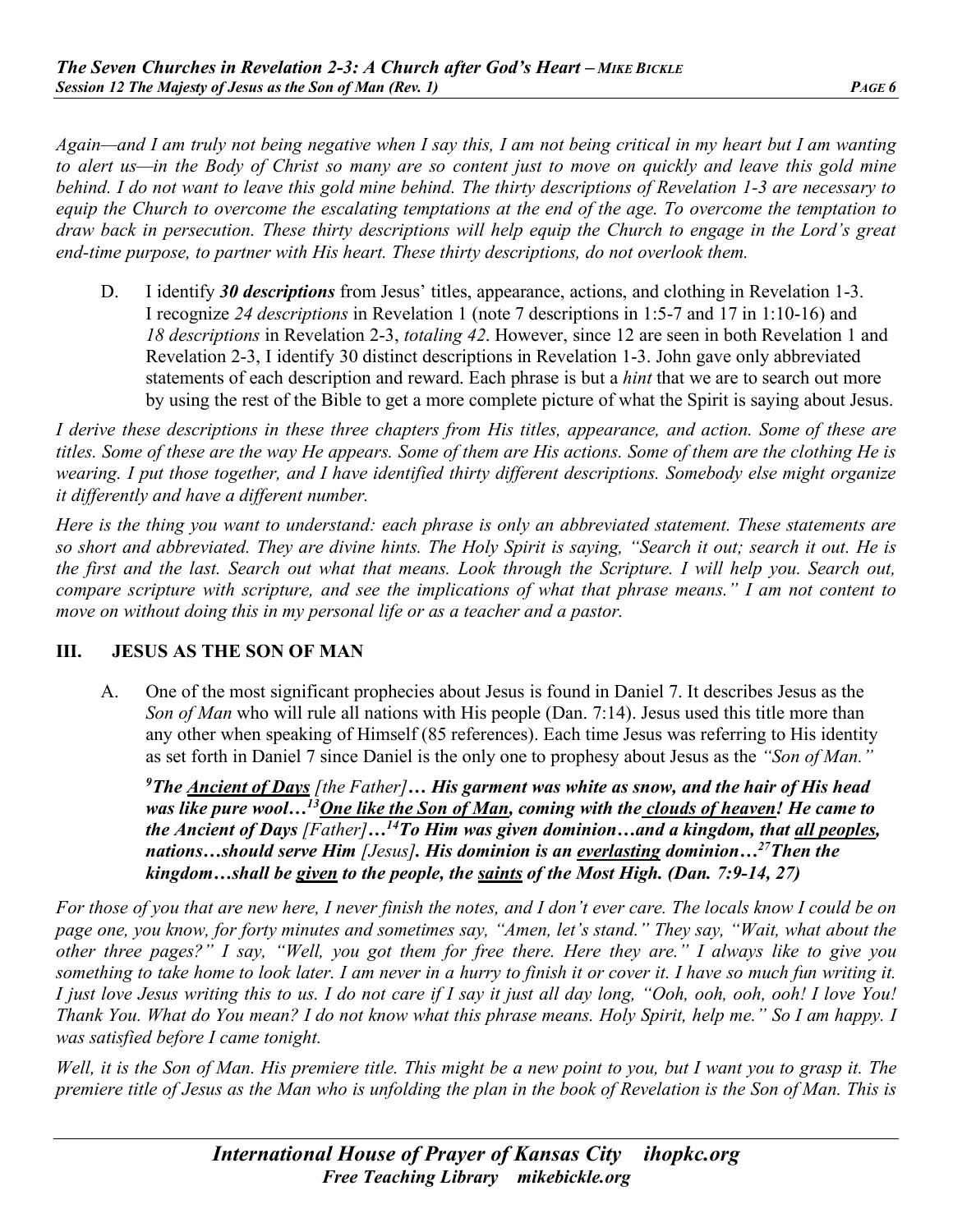*a very significant phrase, the Son of Man. This is the Man. When we see who Jesus is as the Son of Man, we do not lose sight of His power and His might nor of His humanity. This phrase is the phrase Jesus used most to describe Himself more than every other title or every other description. I have never counted, but I would say He used this phrase ten times more than any other one phrase, maybe more. He used it over eighty-five times in the gospels. I do not know of any other phrase He used to describe Himself eight or nine times, and this is eighty-five times. So probably over ten times more than any other. It is so significant.*

*Here is what He is talking about. Here is the part I want you to grasp. The title, Son of Man, is only found one place in the Old Testament. All eighty-five times refer to the one place in the Old Testament referring to the Messiah. Ezekiel called himself a son of man in a very different context, so I am not using those. Just the one time in Daniel 7. So eighty-five times in the gospel when He said, "the Son of Man," He was saying, as it were, "Check out Daniel 7. Check out Daniel 7. Go back to Daniel 7," because Daniel 7:13-14 is the only place that the Messiah was ever called the Son of Man.*

*The Pharisees were really thrown off. They thought, "You are saying You are the Daniel 7 guy?"*

*Jesus would say, "I am the Son of Man. You take it from there."*

*They thought, "Do you understand what You are claiming, that You are the Daniel 7 Messiah?"*

Let's look at this really *quickly. My point is not to teach Daniel 7 tonight. This is a glorious passage that deserves a lot of time. That is not my point. My point is to let you know where this phrase is anchored because then Jesus uses it eighty-five times in the gospels.* 

*Then Revelation 1 begins, the Son of Man. Here He is revealed as the leader and the king who is going to unfold the book of Revelation action plan from heaven. It is the Son of Man with all the implications anchored in Daniel 7.*

*It started off in Daniel 7:9. Daniel said, "I see the Ancient of Days." That is a term for the Father, the Father in His eternal nature. That is the idea. His garments were white. His hair was white like pure wool. Suddenly next to God the Father in heaven is a human. How does a human get up there? This is what the Pharisees understood. They understood it was not a normal human. A human cannot get into God's throne room and walk up to Him. A human cannot do that. Whoever this man is, he is unique, unique, unique. Nobody could quite figure it out because you have to be divine to have this audience in the presence of God, to actually walk up to the Father. Angels cannot do it. This Man could, but He is human. He is in God's throne room, walking up to God, receiving the commission to rule all the nations forever. So he is an eternal human, and he is at God's throne. He is going to rule all the nations forever, but He is human. Who is this guy?*

B. The two primary chapters that describe Jesus as the Son of Man are Daniel 7 and Revelation 1. In Revelation, Jesus gives more insight into His identity as the *Son of Man*, which will be manifest across the nations in the generation He returns to the earth.

*13In the midst of the seven lampstands One like the Son of Man, clothed with a garment down to the feet…14His head and hair were white like wool…and His eyes like a flame of fire; 15His feet were like fine brass, as if refined in a furnace, and His voice as the sound of many waters; 16He had in His right hand seven stars, out of His mouth went a sharp two-edged sword, and His countenance was like the sun shining in its strength. 17When I saw Him, I fell at His feet as dead. (Rev. 1:13-17)*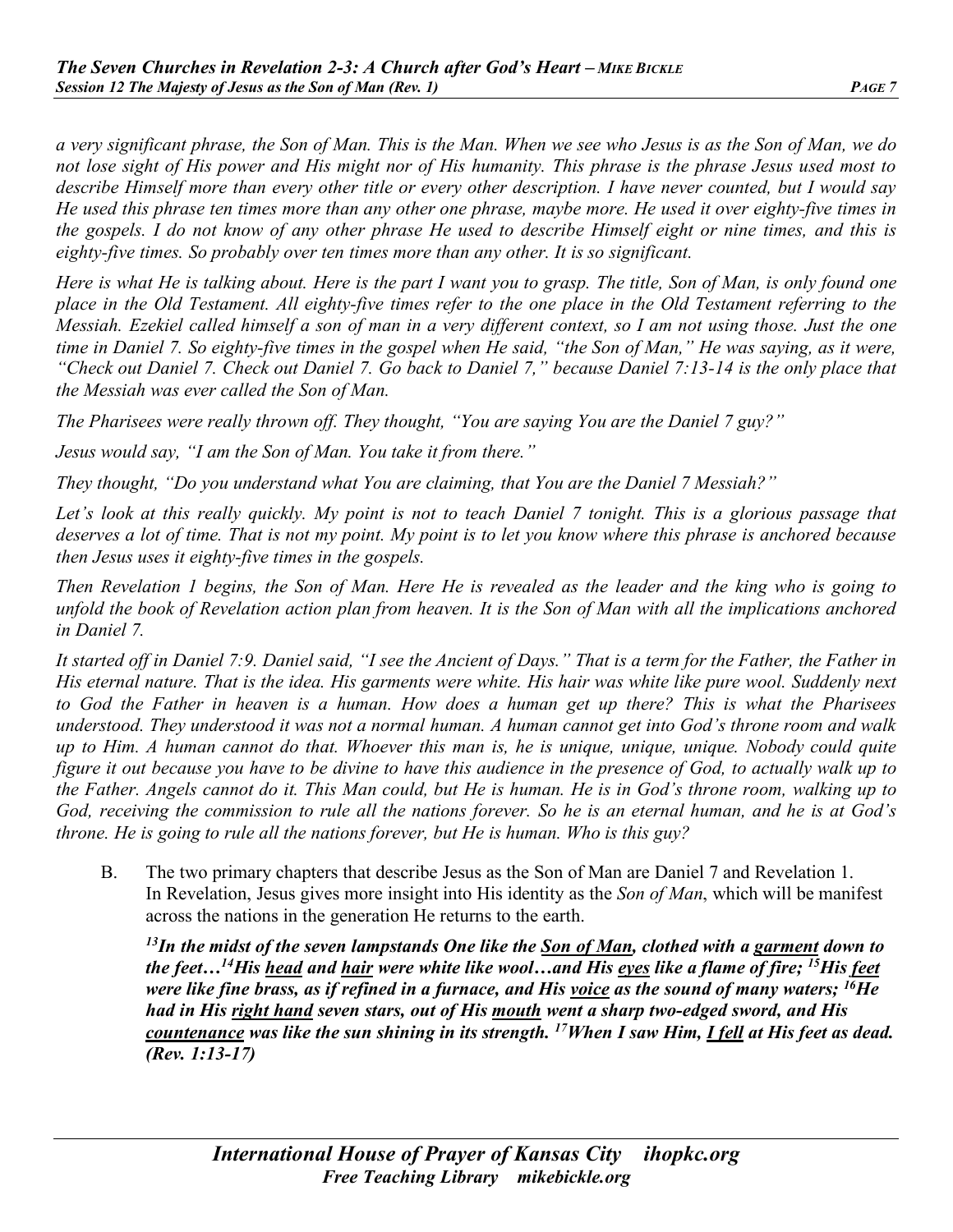*What I want you to put together in your own time and study from your hunger where you say, "I got to have more. I got to have more. I got to have more," is these two chapters: Daniel 7, which we just looked at briefly, and Revelation 1. Those are the two "Son of Man" kind of "pillar" chapters. You want to compare them. Read those two together. The Son of Man references in the gospel, the eighty-five, fit into the story. Take these two chapters, just put them in front of you and look at them. Say, "Holy Spirit help me to understand these," because this is the Jesus who is going to be revealed to the end-time church, who is going to be manifested in His glory. Most of the Church is not familiar with this Jesus at all. This is the Jesus who is going to empower their heart to overcome temptations, to endure persecution, and to partner with Him in the greatest revival.*

*In the book of Revelation, there is the greatest revival that far, far surpasses the revival in the book of Acts. People say, "Oh, I want the book of Acts!"*

*I say, "No, no. Really what you want is the book of Revelation, actually." Some folks have a real wrong view of the book of Revelation. Like I said, it is the revelation of Jesus and His plan to bring forth a prepared Bride who is walking in deep love for God in the first commandment.*

*You know, just off the cuff, there are some 400 verses in the book of Revelation. It's 403 to be technical, but call it 400. Only twelve verses are about persecution. Three percent of the book of Revelation is about persecution. Ninety-seven percent is not about persecution. It is the revelation of the glory of God and the removal of darkness off the planet. God's judgments remove everything that hinders love. It is the love book. It really is. It has been completely misread. If you say, "Oh, the book of Revelation scares me, I say, "You are not reading it right; you are not reading it right."*

*It is a glorious Man, the Son of Man, revealing Himself to His Church so powerfully that it brings forth the Church as a prepared Bride. He shows His zeal to remove everything on the planet that hinders love. That is the book of Revelation in one sentence. I love this book.*

*Well, we see Jesus as Son of Man here in Revelation 1. Because Revelation 1 gives us more insight than Daniel 7, you want to put the two together. So it is not that complicated. It is not like 1,000 verses. It is two chapters. Put them together. Say, "Okay, this is the Jesus we are going to become more familiar with."*

*We will never get so very familiar with Him. I mean, John the apostle was called the beloved disciple. He was one who put his head on Jesus' breast at the table. He said, "I am the disciple Jesus loved." That is how John described Himself five times in the Gospel of John. He said, "I am the one God loves." He put his head on His breast. When Jesus appeared as the Son of Man, we find out here in verse 17, John fell as a dead man. It is like Jesus said, "Oh, John, you didn't really know Me that well, did you? You didn't know who I was. I have always been this. This is not new. When I was with you, this was veiled."*

*Beloved, this is the revelation that the end-time Church is going to enter. I don't mean fully, but we are going to enter into more of this reality. The Church will be so fascinated and exhilarated with this Man. When they are threatened with death and persecution, they will say, "This Man is worth it," like Paul the apostle. "Oh, I will forsake everything for the excellence of encountering this Man more and more."*

*Well, it starts in verse 13. Here He is the Son of Man. He has garments down to His feet. That speaks of His high priestly ministry. He is a sympathetic high priest. His head and His hair are white. His hair is white like the Ancient of Day, like the Father's hair. Meaning, His wisdom is pure. His wisdom is holy. His wisdom is rooted in an eternal perspective. It is white like the Father's, based in eternity. His wisdom does not come out of a temporal mindset. It comes out of the ultimate big picture. That is why His hair is white like the Father's.*

*His eyes are burning flaming fire. His feet are like brass and that speaks of removing everything that gets in the way of His kingdom before it is over. "Everything will be removed, I promise you," is what He is saying here.*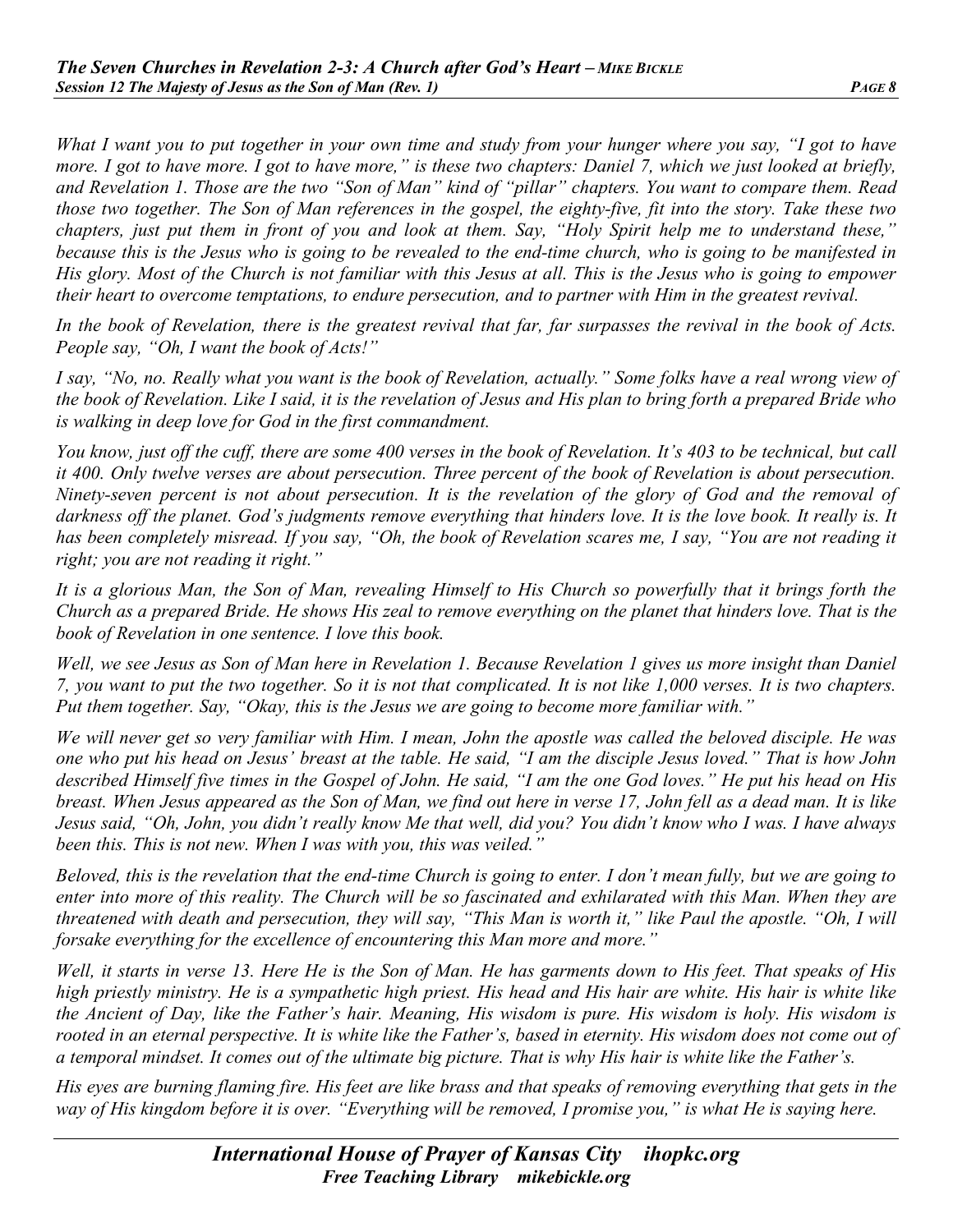*His voice is like the sound of many waters. You know, throughout Church history, over 2,000 years, Jesus' voice is mostly ignored in the nations. They say, "Well, the Church says this. Whatever! Jesus of Nazareth…" Let me tell you, when He comes back, His voice will be like the sound of many waters. Everybody in the earth will be paying attention to Him. He will not be overlooked. He will not be dismissed. His voice will not be missed.*

*Every knee will bow, every tongue will confess, and every single believer and unbeliever will be paying attention to that Man's voice. Not like 2,000 years when they said, "Well, we are not really into Him." They will be when He comes back, and growing even more and more leading to His return. The billion that I believe will come to Him, that is just the number I use for the great end-time harvest. I think it is probably going to be more than that.* 

*Out of His mouth comes a sharp, two-edged sword. His countenance is like the sun shining at noonday. John said, "When I saw Him, I fell like a dead man." Beloved, I have good news for you! The end-time Church is going to be awestruck, not bored, with Jesus. The spiritual boredom that is so common in the church today, the compromise, dullness, and spiritual boredom is going to be alleviated completely. We are going to be awestruck at this Man. I don't mean we will fall down dead every day. Our hearts will be trembling at His terrifying beauty. We will have confidence in His tender mercy and love. The Church is not going to end up in a Laodicean compromising spirit when the Lord comes back.*

- C. The *Son of Man* title emphasizes that Jesus will reign as King over all nations forever and that He is fully God and fully human—the God-man. Jesus is saying, "I am God, yet I am also one of you."
- D. Jesus can manifest or veil His glory. On several occasions, believers did not recognize Jesus in His resurrected body, because He veiled His glory (Lk. 24:13-32; Jn. 20:11-15; 21:1-14).
- E. *His hair is white*: In Daniel 7, the Son of Man came near to the Father, the Ancient of Days, who has hair white like snow (7:9), speaking of His eternal nature, wisdom, and holiness.
- F. *His eyes are like a flame of fire*: The Man who loves us is a Man with eyes like fire. He has burning eyes because He has a burning heart. It is not enough to know doctrine about the Messiah; we must encounter the Man with eyes of fire
- G. *His feet were like fine brass*: He will judge the hostile kingdoms that persecute His people.
- H. *His voice is as the sound of many waters*: For 2,000 years, multitudes have ignored the voice of Jesus, but when He returns, every knee will bow, and every tongue will confess His lordship. He will never be dismissed again. He has a voice of authority to impact all nations when He returns.
- I. *In His right hand are seven stars*: The stars represent the leaders over the seven churches (1:20). He carries His leaders in His right hand. He helps them because they are near and dear to Him.
- J. *Out of His mouth went a two-edged sword*: Jesus' piercing words liberate His people from sin, sickness, and it removes those in the nations who persecute His people (Rev. 19:2, 15).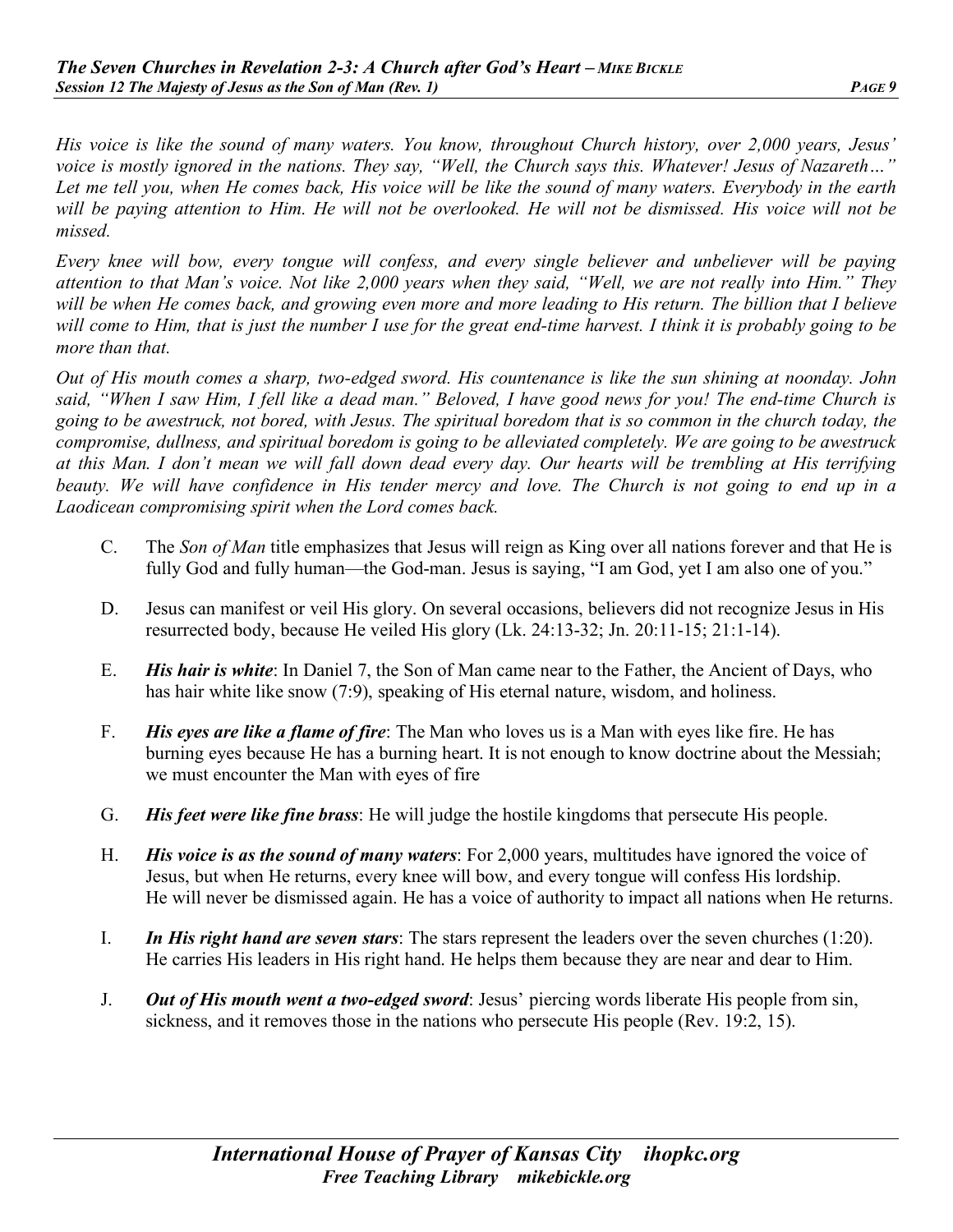K. *Summary*: John heard a voice like a *trumpet* calling the Church to seek and encounter God's glory (Joel 2:15) and warning all nations that the King was coming to earth (Rev. 6-19). The One who spoke is *fully God* (Alpha/Omega) and *fully man* (First/Last). He is the glorious *Son of Man* who will rule all nations as a *sympathetic High Priest* (garment to the feet), yet as One who is *forever holy and wise* like His Father (His head and hair are white) in all that He does. He is filled with burning desire for His people with *eyes like fire*. He will cleanse the nations with His *feet like brass*. All will listen to Him because *His voice is like many waters*. In the midst of all His mighty works, He *holds and upholds* His messengers (stars) and *fights against all* that harms them (sword). None can resist the brightness of His glory (sun), even His people fall overwhelmed at His glory.

*Okay, I put this summary here just because it was fun to write it. You do not have to read it. I am going to read it just for me right now. I am just having fun. Here I give just a quick snapshot of what we read in Revelation 1:10-18. It says that John heard His voice like a trumpet. Jesus' voice is like a trumpet, and it is also like the sound of many waters. Like a trumpet He is. It is like Joel 2 where they blow the trumpet to alert God's people. The glory of God is coming, and He is warning that the enemy is approaching. God is going to confront the enemy. So the trumpet is alerting, and warning, and signifying something very dramatic is about to happen.*

*He is the Alpha and Omega, the first and the last. That means He is fully God and fully man. We will look at that in the weeks to come. He is the Son of Man. The idea of Him being the Son of Man comes from the passage we just looked at from Daniel 7. He will rule all nations. That is the idea. We did not develop that in Daniel 7, but that is one of the key points. A Man who is fully God will rule all nations, not for a term, but forever. It is even more intense! He is going to rule all nations forever. I didn't read that from Daniel 7:14. It says in Daniel 7:27 that He is going to bring His people to rule with Him. That is the Bridegroom heart. He would say, "I do not want to rule alone. I want to rule with My Bride forever." What a glorious statement! Well, He has garments reaching to His feet. He is a sympathetic high priest.*

*His hair is white. So all of His wisdom is rooted in eternity. It is pure and holy. There is no mistake in His leadership. You read the book of Revelation; I call it the most politically incorrect document in human history. I really mean that. The book of Revelation taken at face value—I mean there is some symbolism here and there but a lot of it is face value—is the most politically incorrect document on planet earth in all of history. His wisdom is going to prove pure like the Father's, rooted in an eternal perspective. When the end of the plan is made known, everyone will say, "Worthy is the Lamb! All wisdom was Yours, perfect wisdom." That is what His white hair is signifying.*

*His eyes–He has burning desire for His people. He will cleanse the nations. His feet are like brass. Everyone*  will pay attention and pledge allegiance to Him. His voice will be like the sound of many waters. Nobody will *ever dismiss His voice after He returns. He will hold His messengers in His hands as near and dear. It goes on and on.*

L. A more complete biblical picture of Jesus is set forth in Daniel 7 and Revelation 1 in the context of the four gospels, the epistles, the book of Acts, the book of Psalms, and the Old Testament prophets.

*Jesus' ministry in the four Gospel as the Son of Man and Jesus' ministry in the book of Revelation as the Son of Man, we put the two portraits together to get the full picture. Jesus in the Gospels is not the full picture. Jesus in Revelation not the full picture. The two go together, together with the epistles and the book of Acts and the Old Testament prophets, to get the whole picture of the One who is the Living Word. His whole thumbprint, it is the written Word. I call it the transcript of His soul. The written Word is the transcript of the Living Word. So we look at the Gospels Son of Man and the book of Revelation Son of Man. We put them together in context to*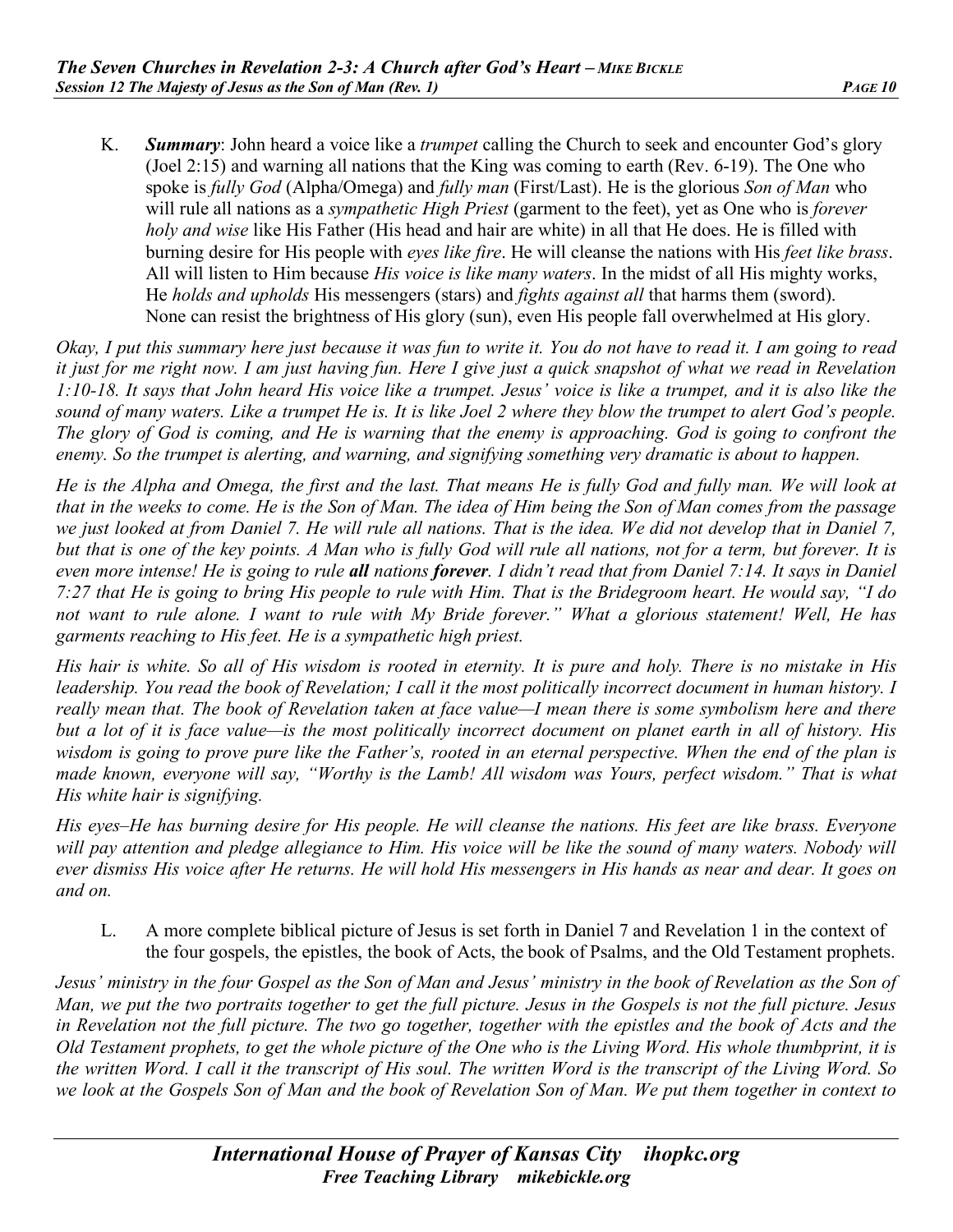*the epistles, to the book of Acts, and to the Old Testament prophets. We see a clearer picture of the Son of Man. Do not take any part of the Bible and just get rid of it, because this Man's portrait is through the book from Genesis to Revelation.*

M. We understand more about the "Jesus of the gospels" in context to the "Jesus of Revelation." We see both Jesus' transcendence and immanence expressing His power and love for His people.

*We understand more about the Jesus of the Gospels when we see the Jesus of Revelation. We understand more about the Jesus of Revelation when it is rooted in the Jesus of the Gospel because it is the same person. There is no change. I gave a couple examples there, though we will skip them.*

> 1. In the gospels, He reveals that He loves His people in the way that God loves God (Jn. 15:9). In Revelation 1, He has eyes of fire that are filled with love for His people (Rev. 1:14).

### *9As the Father loved Me, I also have loved you… (Jn. 15:9)*

2. In the gospels, He cleansed the temple (Mt. 21:12-14). In Revelation 1, we see that He has feet like brass that will cleanse the nations preparing them for God's presence (Hab. 2:14).

*14For the earth will be filled with the knowledge of the glory of the LORD… (Hab 2:14)* 

3. In the gospels, He spoke piercing words to liberate His people from sin, sickness, and Satan. In Revelation 1, we see that His mouth is like a sword that liberates His people (Rev. 2:16) and removes those in the nations who persecute them (Rev. 19:2, 15).

# **IV. SEARCHING WITH ALL OF OUR HEART**

A. The Spirit will escort us into the divine treasury of the magnificence of Jesus. Searching for God includes prayerful study of the Word, with fasting. We are to be diligent in our pursuit of the knowledge of God, being willing to pay any price in seeking for more of Jesus.

# *4 If you seek her as silver, and search for her as for hidden treasures, 5Then you will understand the fear of the LORD, and find the knowledge of God. (Prov. 2:4-5)*

*This verse has been a lifetime verse for me personally. The Lord gave me this verse when I was eighteen. I remember it vividly the day it happened. It's in Proverbs 2. It was very dramatic. I will not go into it just for the time's sake. While right now some of you say, "Hey, we are in no hurry," well, we have a whole group of amazing people ministering to our children. I am always thinking of them over there. They work so hard. So I do not ever like to go late. I do not mind going late for you, but I care about them. They are working hard. So I always want to keep it a little bit short and bless them.*

*By the way, when you pick up your children, look at the workers in the eye and say, "Thank you, thank you, thank you!" Don't just say, "Billy, how was children's church?" Look the workers in the eye and say, "Thank you." It will touch their heart.*

*Anyway, back to this verse. This is a very powerful verse. I was eighteen years old when the Lord marked me with this. It says that if you will seek for her as silver, if you will search for it like treasure that is hidden, you will discover the knowledge of Jesus more and more. I was crying out for the knowledge of God. I said, "God, Jesus, I love You, but it is kind of boring." I mean, you know, Jesus has big shoulders, He was not worried. He knew the problem was me, not Him. I said, "This whole thing is boring. Meetings are fun, but everything else is boring besides meetings and ministry trips."*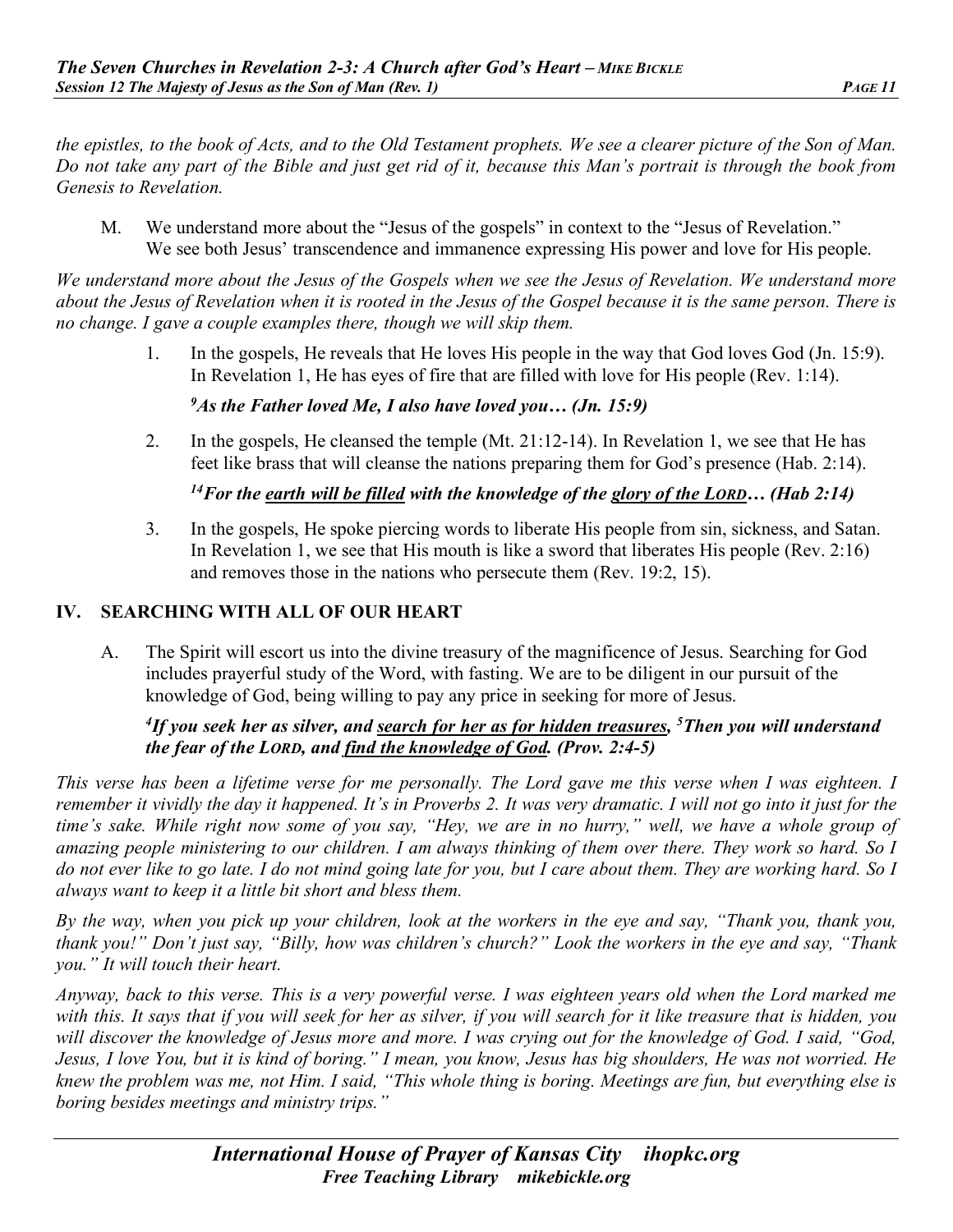*The Lord spoke to me through some ways; I will not go into it. He said, "You need to grow in the knowledge of God."*

*I thought, "I do not know how to grow in the knowledge of God." I read a couple books at the university about how to grow in the knowledge of God. J. I. Packer, Knowing God. I read it and thought, "Ugh!" I told everybody, "Amazing book," but it was kind of boring. I read it later, and it really was amazing. I thought it was supposed to be amazing. I read A. W. Tozer, The Knowledge of the Holy. I read several books like this to know God. It just kind of bounced off of me. I thought, "This is supposed to be exciting." I told everybody, "This stuff is amazing." They read it too, and they kind of thought it seemed kind of boring to them, too. That is because our spirit was not acclimated to these things.*

*So I was desperate. I said, "God, I have to know this. I do not just want to be active in ministry. I do not just*  want to be faithful at meetings. I do not want to be content with living a moral life and helping people. I want to *encounter God. I do not want to just have a Christian morality and a Christian ethics." I believe in walking in purity, and I want to serve people, and I want to touch people. I want to know God. My spirit was created to encounter God, not just serve Him. I do not want to work for Him, I want to work with Him. I want to be exhilarated by Him. He was boring to me, and that was a problem to me.*

*The Lord said, "You seek for it as silver. You search for it as hidden treasure." You know the problem with hidden treasure? It is not on the surface. Hidden treasure is hidden. That is how it works.* 

B. Jesus is our greatest treasure, but is "hidden" until we seek for more of Him with all our heart.

# *2 Attaining to all the riches of…Christ, 3 in whom are hidden all the treasures… (Col. 2:2-3)*

*You dig for hidden treasure. You dig and dig and dig, like the gold rush in 1849 in San Francisco. You know thousands went there, and many people dug for months and months. Every now and then they would find a nugget of gold. If you found a nugget, even if you dug for months, it was worth it. So you dig.* 

*I searched the Bible, studied the Bible, studied the Bible. The Bible was boring…the Bible studies boring… the Bible, I did not understand it. When I first came into the kingdom, I did not have a Christian background at all. I always like to say that I didn't know the difference between a Gospel, an epistle, an apostle, a disciple. None of it made sense to me. I said, "Lord, I do not know. I do not know."*

*Search for it. You are no different than anybody else. Even your spirit was created by God to enjoy God. Beloved, every one of you were created by God to enjoy God. Do not ever sell yourself short. Like, "I do not get it…You know I am a Millennial…I just have a short attention span." I do not buy that. No, I do not. I have had people say, "I am ADD. I cannot read more than three minutes."*

*I say, "Yes, you can. Read the same sentence three minutes in a row, and just do it fifty times straight." I say, "Do not sell out so quickly. Do not, do not!"*

*This generation does not have an attention span? Yes, they do. You know why? Because they were created in the image of God, and there is a hunger for God emerging in the Millennials. They will go deep and long with God. I do not buy this, that they cannot pay attention for more than three minutes. I tell you, when they touch a little bit of the Son of Man, when any of us do, we say, "Oh, my goodness! Your terrifying beauty! Who are You? I have to have more. I have to have more! I have to have more."*

*Paul spoke of those riches, remember Ephesians 3:8? About twenty minutes ago he proclaimed the riches, the unsearchable riches of Christ. He continued on, "Let me tell you about those riches here in Colossians. They are hidden. They are not on the surface."*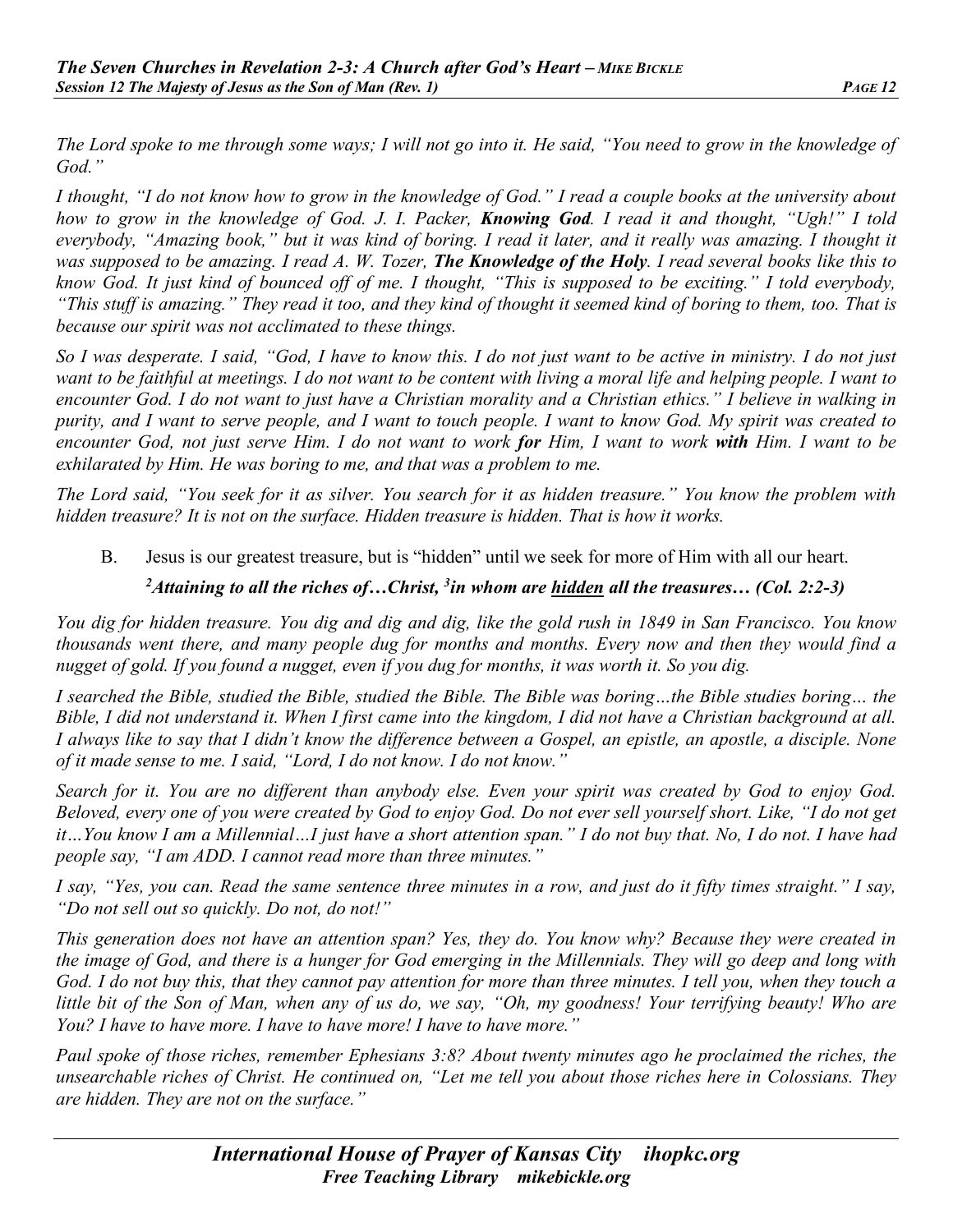*I stay with it. I do not mean for a summer or a semester. I stay with it. Beloved, just lock in. I am going to be a pursuer of Jesus through meditating on the Word. I do not just read the Word. I read the Word and turn it into conversation with a person. Because, while reading the Word is good, talking to the Living Word when you read the written Word is far more powerful. The riches are hidden; the riches are hidden.*

C. A kingly spirit searches diligently and refuses to be denied (Prov. 25:2).

### *2 It is the glory of God to conceal a matter, but the glory of kings is to search out a matter. (Prov. 25:2)*

*A kingly spirit diligently searches out the riches. Here is what it says in Proverbs 25:2, "It is the glory of God to hide a matter, but it is the glory of a king to search it out." The Lord would say, "It is My glory to hide the most valuable thing in the created order. That is the knowledge of My Son. It is My glory to hide it because it is so valuable. I only want to give it to the hungry." Now, He gives the introductory knowledge of salvation to the unbeliever who is running from God. God ambushes him, and traps him in a corner, and gives him the revelation of how to receive His forgiveness for sin. So in that, He chases us down when we do not even have hunger. You know I have heard the people say, "…and I sought for God and I found Him." I can imagine the Lord saying, "Well, that is not exactly the story. I searched for you. I boxed you in. I hemmed you in. Finally you said, 'O God!' Your story is you were searching for Me. No, I was searching for you." So we find Him with very little to do with us initially. After that, we are in the kingdom. Then He says, "The greater things of the glory of My Son I will only give to the hungry. They are too valuable for Me to just throw them to the earth, if you do not want them. If it is not worth searching for, you will not. They will not be precious to you, this growing understanding.*

*It is the glory of God to hide valuable things to denote they are valuable. It is the glory of a king, it is a kingly spirit that says, "I am going to search this out all my days. I do not care what it cost me. I do not care how long it takes. I am not going to be denied." That is a kingly spirit.*

# **V. HOW TO APPLY THE DESCRIPTIONS OF JESUS: A-R-K**

A. We are on a lifelong journey into the glory of Jesus as highlighted by these 30 descriptions of Him. The Spirit will teach us about each one. Take time to journal as you pray-read the Word.

*I want to talk of how to apply this. We will just end with this, not really long on this. Do not miss this fourth page because it has these thirty descriptions. I just kind of abbreviated a few of them. We are going to be looking at them more in the weeks to come. Those that are visiting with us, you can join us on Friday nights here on the internet.*

*You want to get this. I came up with this acronym, ARK. I always have to have acronyms or I forget. I have to have something simple. So I use this acronym when I look at these thirty descriptions, because I do not want to just read the description, underline it, and then move on to the next verse. That is not enough. I want to do something with those descriptions. I want to grow in my understanding.* 

*Beloved, we are on a lifelong journey. We are on a lifelong treasure hunt. The knowledge of God is a treasure hunt. All of our days, even into the age to come with resurrected body, we will be gaining more and more insight into the treasure of this Man Jesus. Again, like the seraphim that close their eyes in Isaiah 6, they cover their eyes when they see the glory of God, and then the power of God races through their being. They open their eyes, and they get a new revelation. That will go on forever and forever and forever. They will never exhaust the beauty of God ever. There is always more. A million years, a billion years, we will not be bored with Him. We*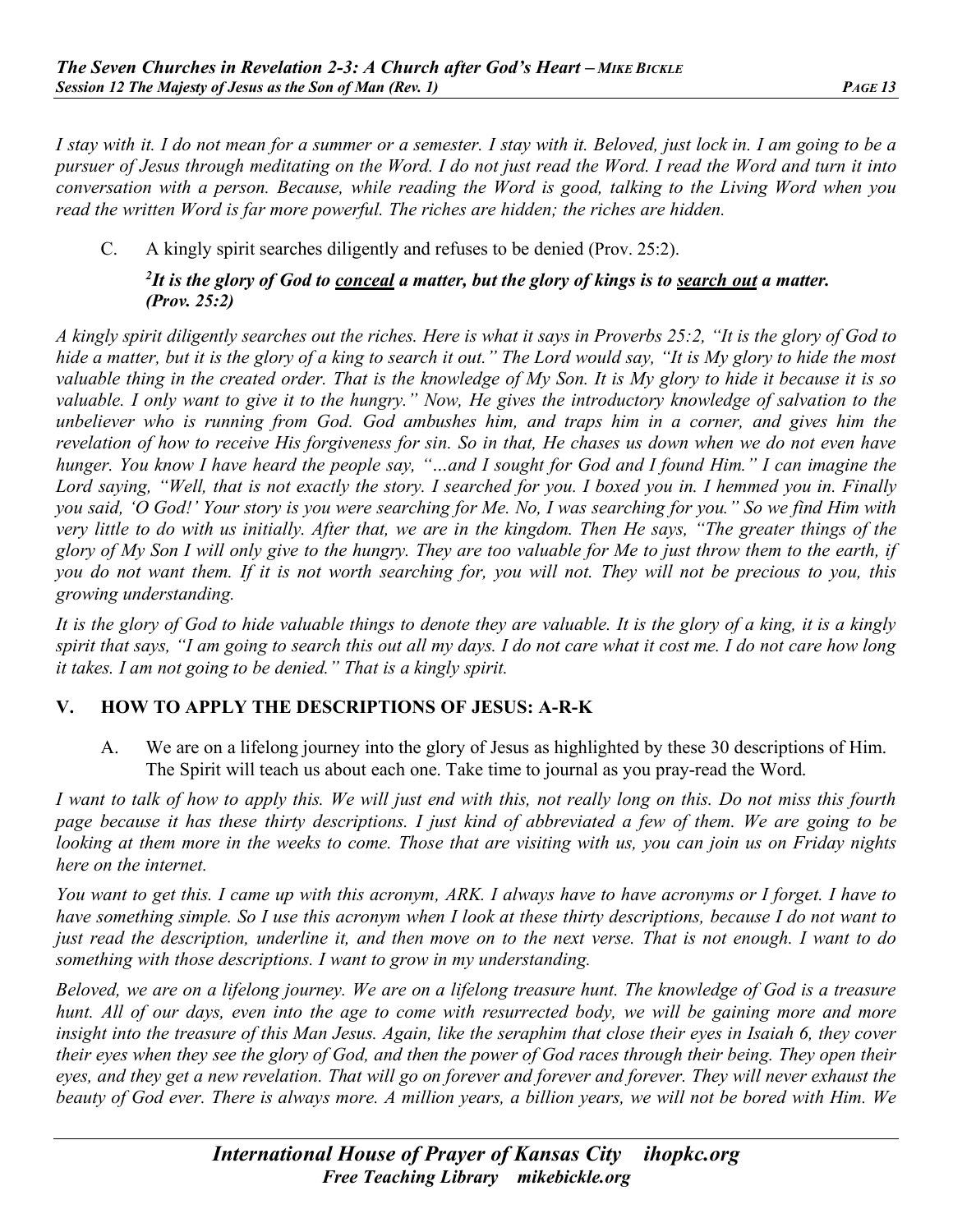*will have new discoveries. I do not want to wait until the resurrection. I am on a treasure hunt now. I want to go deep in this as far as He will let me go. The Lord would say, "Well, take time and search it out."*

*I learned a long time ago that you will not get it just on the run or at a meeting or, you know, a brother lays hands on me so I get the revelation. Well, laying hands on people is good, and there is impartation, but the impartation is to be a catalytic jumpstart to get you going. The impartation does not elevate the searching heart.* 

B. Jesus' name will be the "ark of safety" and the "ark of His presence" in the end-time pressures.

# *10The name of the LORD is a strong tower; the righteous run to it and are safe. (Prov. 18:10)*

*I use the acronym, ARK. I think of the ark of His presence or the ark of His strength or the ark of His safety. In Proverbs 18:10, the name of the Lord is a tower, it is a safe place. So I am using this, ARK, referring to the name of the Lord, understanding these thirty descriptions of His name and His character and His activity. Those are all parts of His name.*

# *11Holy Father, keep through Your name those whom You have given Me… (Jn. 17:11)*

*The Lord Jesus prayed in John 17:11, "Father, keep them through My name." Meaning, as they feed on My name, they feed on using tonight's message of these thirty descriptions, as they feed on Me, You will protect them spiritually. A lot of folks might read that and think He was saying, "Father, just take care of them, and, you know, put it on My bank account, no matter what they do." What Jesus was saying was, in effect, "As they feed on My name, protect them spiritually from the wiles of the enemy to pull them into the ditch, to the right, or to the left."*

*I want to be kept by His name, by feeding on His name, these thirty descriptions.*

- C. *A-R-K*: We apply the truths of the descriptions of Jesus in Revelation to our lives in three ways:
	- 1. **A**-*agreement*; **R**-ask for *revelation*; **K**-*keep* the prophecy.

*So I use the letter A for agreement. The letter R, I ask for revelation. The letter K, I pray to keep the prophecy.* 

2. Jesus promised to bless all who "keep" the prophecy set forth in the book of Revelation (Rev. 1:3; 22:7, 9) by responding in faith and obedience in our actions and attitudes.

# *7 Blessed is he who keeps the words of the prophecy of this book. (Rev. 22:7)*

*Okay now, "keep the prophecy" is a phrase a lot of folks are unfamiliar with. It is mentioned three times in the book of Revelation. Blessed is the one who keeps the prophecy. Meaning, they engage with faith and obedience according to it. By keeping the prophecy, their hearts are engaged by faith. They believe what it says, the storyline. Their heart is engaged in obedience. They are obeying what the implications of Jesus' leadership in the book of Revelation are about. To keep the prophecy means to engage in faith and obedience. I like that phrase, "keep the prophecy," because, well, the angel said it. It is said three times, so it is an important phrase. Blessed are the people who will engage their heart in this prophecy.*

> *7"I am coming quickly! Blessed is he who keeps the words of the prophecy of this book"… 9 I [the angel] am your fellow servant…and of those who keep the words of this book. " (Rev. 22:7-9)*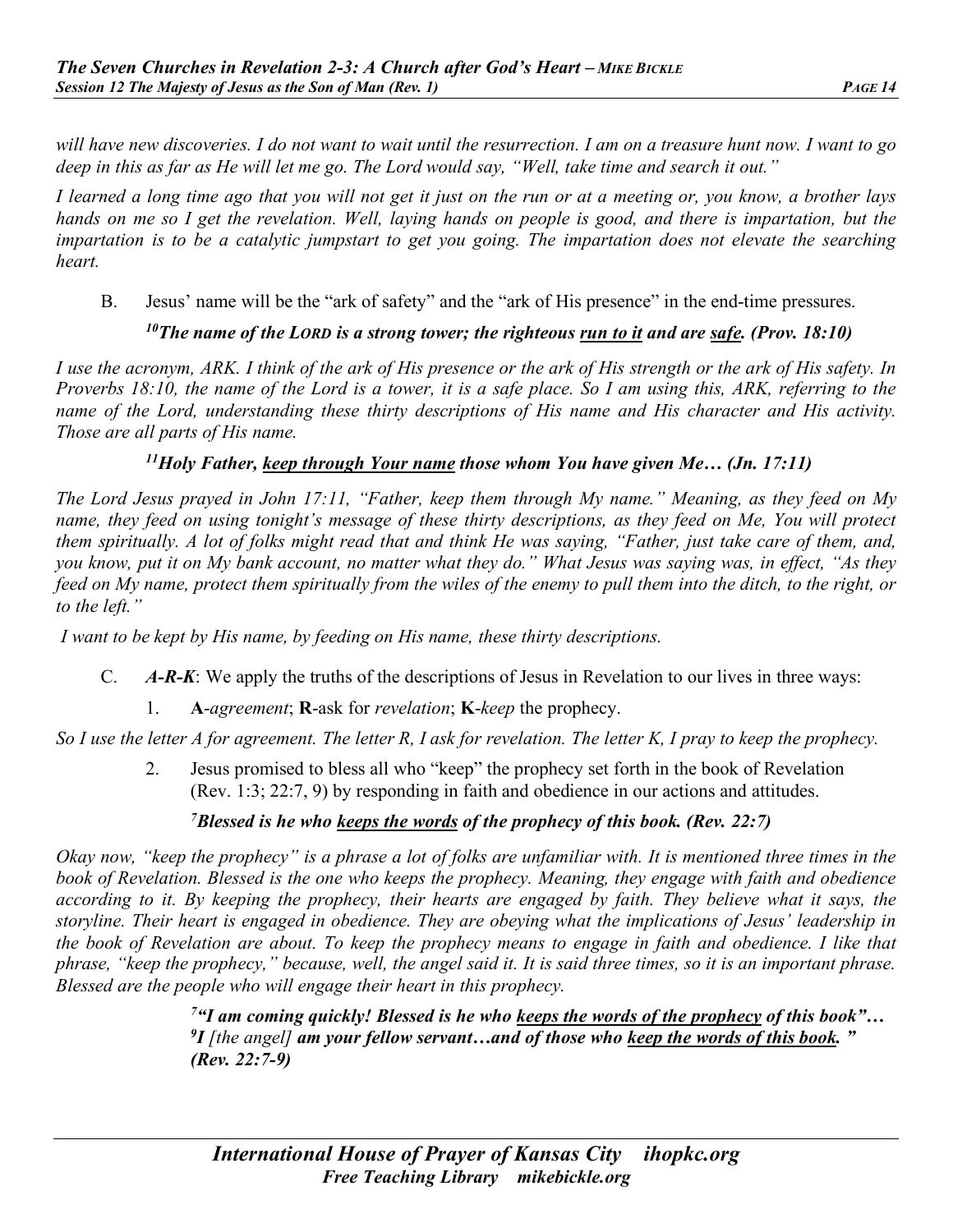*3Blessed is he who reads…this prophecy, and keep those things which are written in it… (Rev. 1:3)* 

D. *Agreement*: We make declarations of agreement to Jesus about who He is and what He does. We identify the core truths in each of the 30 descriptions (some overlap), then simply declare these truths back to Jesus with affection and gratitude.

*When we look at these thirty descriptions—and again we will be looking at them more in the weeks to come first of all, I cannot overestimate the simplicity yet the power of this. Agree with it. Just declare it back to the Lord. When you read in Revelation 1 where it says, "He is the faithful witness," stop and say, "You are the faithful witness." It will surprise you, if you have never done that, how the Spirit will touch you. not every time but more times than you think.*

*I stop, and I read these. It says, "His eyes like burning fire." I just agree. With affection and adoration, I say, "Jesus, Your eyes are like burning fire. I love You." I just agree. I just say it to Him. It is not enough to underline it. Say it. The Spirit, not every time, will move on you.*

For example, pray:

- 1) "*You are…" declarations*: You are a faithful witness, the firstborn, the ruler of kings (v. 5)
- 2) *"You have…" declarations*: You have a sword; You have the keys of the kingdom, etc.
- 3) *"Your…" declarations*: Your face is like the sun; Your eyes are like fire, etc.

*I have three different types of declarations to make. There are what I call the "you are" declarations of these thirty descriptions. You have the "You are" declarations. What I mean by that, one passage says He is the faithful witness. I say, "You are the faithful witness. You are the firstborn of the dead. You are the ruler of the kings of the earth." Say it back to Him. The Spirit will move on you. Again, not ever time, but more times than you think.* 

*So wherever there is a statement in these thirty that describes who He is, say, "You are…" and just agree with Him. You do not have to say it really loud. You do not have to jump around. Just, "You are the firstborn from the dead. I love You. You are this… You are this Man. You are the King of all the kings of the earth."*

*Then there is the "You have" declarations. You have a sword. You have the keys of the kingdom.* 

*Then "Your" declarations: Your eyes are like fire. Your face is like the sun. I mean they are all kind of the same thing. I just broke it down this way so these thirty declarations, these thirty descriptions of Jesus, I speak them back to Him. I say, "I agree with You. I do not see it with my eyes, but I agree with You."*

*The Spirit will touch you when you do that. Say it with affection and adoration. Do not be in a hurry. I don't mean it takes you five minutes to say it, but even twenty, thirty seconds, forty seconds. Do not move on to the next one quickly. Just go slow.*

E. *Revelation*: We pray for increased revelation of the truth implied in each description (Eph. 1:17). For example, "Reveal Yourself to me as One with eyes like fire," or "as One with feet like brass." "Show me Your glory as One who shines like the sun. Teach me more about these."

*Then the next one is R. A is agreement, I say to Him the truth about Him. Then R, I ask for revelation because it is the acronym ARK, A-R-K, so the R. I start off and I say, "Lord, Your eyes are like burning fire. Thank You for Your eyes"— then R now—"Give me insight. I do not know much about that. Show me more. Show me more. Your feet are like brass." I say that to Him. I say, "Teach me what this means. Of course, right through the*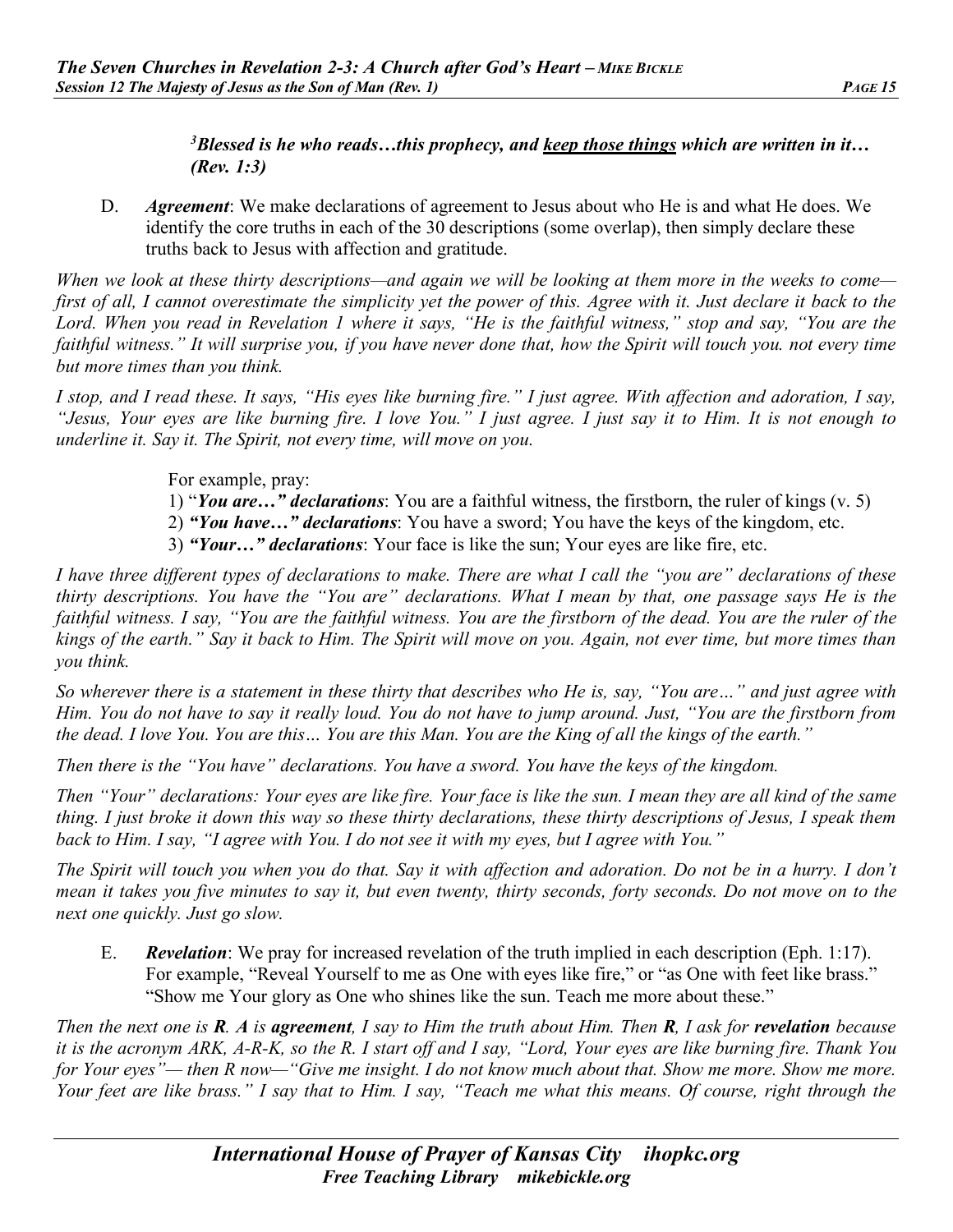*Word of God there are phrases all from Genesis to Revelation to connect with this. "Spirit, help me connect these verses." I study different commentaries, other people's articles and stuff. I ask the Spirit, "Show me this."*

*I will say something like, "Your face is like the sun in its brightness." That is cool to say. I love it. Then I do the R, the reveal. "Show me more about Your face." When was the last time you thanked Him that His face was like the sun and asked Him for revelation of His face? My point is not that you never actually did that before. I tell you there is a goldmine, there a treasure hunt, with these thirty descriptions. I mean, you will do this the rest of your life. I started doing this years ago. You will never ever get to the bottom of it. You will never get weary of it. Never will you get weary of this. That is why I am passionate that people get a hold of these three chapters, Revelation 1-3.*

F. *Keep the prophecy*: We make simple declarations of commitment to obey or believe these truths. For example: "I commit to be a faithful witness to the truth, regardless of the cost. Help me to do this. I will submit to Your leadership as the ruler over the earth. Empower me to obey You."

*Then there is the K, keep the prophecy. Meaning, when I say, "You are the faithful witness," then keeping the prophecy, "and I want to obey You. I do not want to draw back in fear. I want to be a faithful witness like You, even if I lose friends and opportunity. Even if I am persecuted falsely. You are the faithful witness. I want to be like that too. I want to walk this out."*

*When it says, "You are the ruler of the kings of the earth," Revelation 1:5, I say, "I want to submit to Your leadership as the kings of the earth. It is not enough to tell You that You are the leader. It is not enough to ask for insight. I want to line my life up with this. Your eyes are like burning fire. Lord, I want to enter into that passion of Your heart. I want passion in my heart. I want my heart burning like this," because He has eyes of fire because He has a heart like fire. "It is not enough that You have eyes like fire. I want to have them. Holy Spirit, impart this to me."*

*So I take this simple little acronym, ARK, right through these thirty descriptions. I gave just a little snapshot tonight of this. I tell you, you will be set for a long-term treasure hunt in the glory of God.*

# **VI. DISCUSSION**

*This is my very dear friend Matt Chandler who helped us start IHOPKC twenty years ago. He has been a leader the whole time. He has something really important to say about these three chapters because he loves this. I know him. Without looking at him, he is oohing and gooing over there. So let's get a microphone, so I can interrupt you when you are talking. He is one of my dearest friends. He has been here day one. You were like twenty or something. That means you are like forty.*

*Matt: I was.*

*Mike: Man, you are forty. You are old!*

*Matt: I am exploding over here.*

*Mike: I know. When I saw you walk up, I thought, "I know what is happening."*

*Matt: I am exploding because, Mike, you guys got some of the Luke 18 guys to give some of their testimonies. You just gave my testimony tonight during your message. I want to challenge others. I want to say as an almost forty-four-year old, twenty-two years ago I had the same story as Mike. I loved meetings, I had a hunger for God, but I never thought I would enjoy the Word of God when I was alone. I wanted to. I remember. I just want to challenge those that are in college, college age. I was twenty years old. My last two years of college, I was*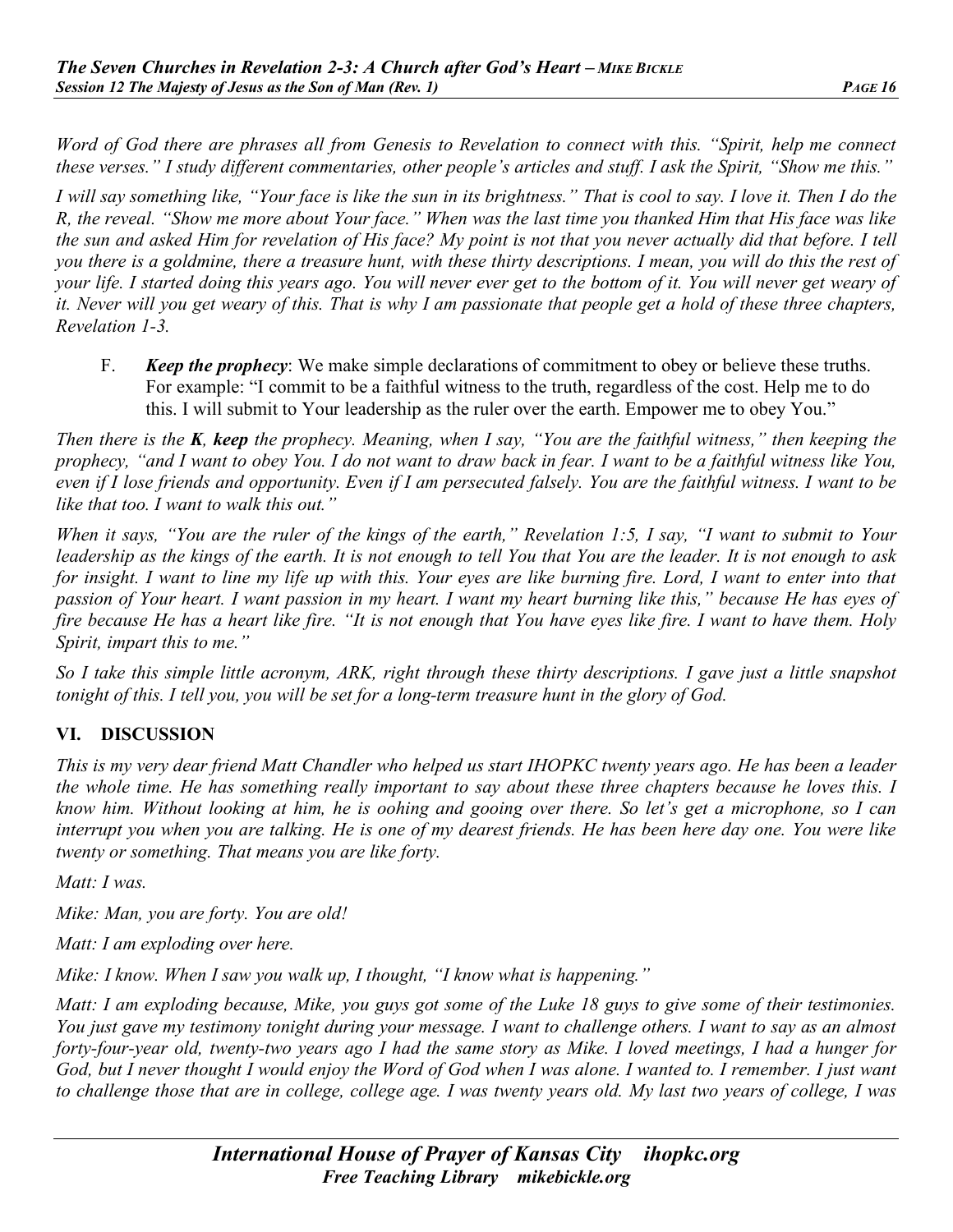*finishing up physical therapy school at the University of Oklahoma. I had no time on my hands, so I thought, but a burning heart of hunger for God. I did not love the Word.* 

*I got a random tape from a friend of mine, not random to the Lord. It was Mike Bickle. In this he gave just a little five-second plug of what he just told you guys. How, on Friday nights, he would sit over there and he would do what he just described with ARK, in his own way, reading through the book of Revelation. I was the guy who studied twice as much as my friends in college and made half the grades and tried to stay off academic probation to make it work in college. So I was like only sleeping four hours a night, but I wanted to study the Bible, but I did not like it. So I was kind of caught. So I thought, "Ooh, the book of Revelation! That might catch me." I had no clue what was about to happen to me. I did not have a clue about the book of Revelation. I heard that he does this. I thought, "This is what I am going to do." I do not know why this happened. Changed my life forever. Every Friday night I did this. I did not plan to do it every Friday night, but it kept pulling me back. I said, "Lord, this is what I commit to do." I said," I am going to have some fellowship time with a few of my Christian brothers, some friends on Friday night. Then I am always going to come home at nine on Friday. I am going to go to my little, you know, eight-foot by eight-foot room in the dorm. I am going to turn on some worship music. I am going to brew a pot of coffee and as late as I can stay up. I am just going to pick up where I left off the week before and read through Revelation and talk to You."*

*I had no idea but, this is what I did. I did exactly in my own little version what Mike was describing, but when I would come across like Revelation 17 and read about this scarlet clothed woman that sat on this beast, I would get there, and I would think, "I have no idea what this means or who this is." I just thought, "If I ever see a woman like that, I am not getting near her, I know, and especially if she is drinking blood of Christians. I know for sure that is bad news."*

*My point is, I did not have living understanding, so I thought. I did not know what it meant. I did not know how to apply this in my physical-therapy-world life. Something radical happened. I looked back, similarly to Mike—I did that every Friday night for two years—I looked back. I said, "I do not know who the scarlet woman is or how this is going to happen," but something radical happened. It is simply this: it was that big things got really big, and small things got a lot smaller to me. Through the lens of eternity, at the judgment seat of Christ, the glory of the Man behind the book and the plan that I did not know how to make sense of, how to apply it. All I know that is when I made that F in neurobiology class, it seemed smaller than it used to in light of the judgment seat. It is not that it did not matter. It was like I saw it in the picture.*

*Mike: So big things became big and small things became small. Give one or two more examples. What does that mean? Elijah, I am going to have you come up for three minutes. You are busting over there. Just come on up, bring your little guy with you. Just come on up here.*

*Matt: I just like, when you read the book of Revelation, and you see I did not know how much the revelation of heaven or the throne room was there and how captivated they were and how much I was not. I do not know how much was the Holy Spirit or caffeine. I did not care. I just wanted to be engaged. Every now and then—just like Mike said, it is incremental—I would just pause and I would try to picture those burning living ones and the*  saints. I knew that this was a day in my future. I tried to let the day in my future somehow impact the order of *my days now, in the sense of what I thought about. Set your mind on things above and on things to come. I wanted it to impact my days now. So, again, knowing that I was going to be evaluated on my heart responses, not so much on my letter grade in neurobiology, but on how I related to the Lord through it and how I evaluated if I was a failure or not.* 

*All those things just began. I did not leave with interpretation at that time, but I did leave with a heart that saw the Man. So you do not have to be bogged down by the pressure of "I do not know what this means." Eventually*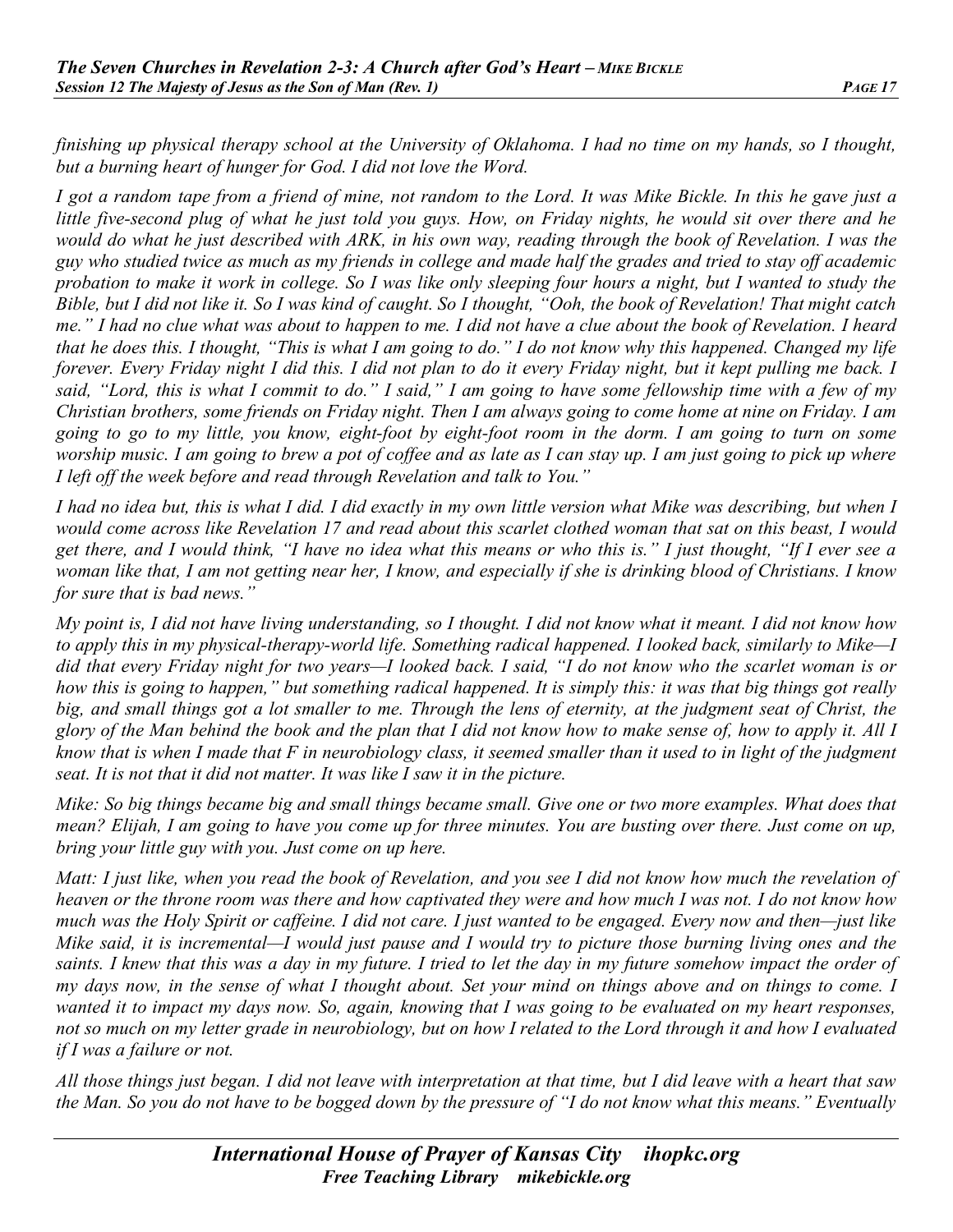*it takes root, and you get hooked. You will go on a life journey, and it will not end with the book of Revelation. It will start going everywhere.*

*I want to hold this out to the Fire-in-the-Nighters and the Luke 18. What if tonight is not an accident for you? What if this is not just a "huh" idea, but the Lord is saying, "Try Me." There is a blessing in engaging in the book of Revelation. What if we are at the beginning of that last generation? What if you started doing something like that now and your life looked different twenty years from now in the way that mine does, even a little bit more. This might be more than coincidence for you tonight.*

*Mike: I love it. Because the book of Revelation, most of you know twice in Revelation it says, "Blessed are the people who read this book." It is the only book in the Bible that contains in it a promise of blessing for reading it.* 

*Well, Elijah helps lead the prayer room. Matt has led the prayer room for years. I know you are busting over there. Just give us three minutes.*

*Elijah: I remember.*

*Mike: Wait, are you busting over there?*

*Elijah: I am busting every Friday night. I am busting every Friday night.*

*Mike: You are an easy target, man.*

*Elijah: You know it is funny because the story of Mike of not loving the Bible, not loving prayer, I think it relates to many of us. Typically for me, growing up in a Korean culture with a 100 percent Korean mother, who prays a lot. My father who used to pray seven hours. He had a seven-hour praying schedule and thought it was normal for young men—which at the time I was younger—a younger man to pray an hour in tongues was normal for him. So he forced me to pray one hour every day in tongues. He made me to read ten chapters. On my summer break I had to read thirty chapters.* 

*Mike: He made you read thirty a week?*

*Elijah: A day, thirty chapters a day.*

*Mike: That is not possible.* 

*Elijah: I did it for years.*

*Mike: You were eighteen?*

*Elijah: I was nine years old. As nine years old, on top of it I had…*

*Mike: Wait, you are exaggerating!*

*Elijah: No, I am not.* 

*Mike: What did you mean, your mother was a 100 percent Korean? What did that phrase mean?*

*Elijah: Let the reader understand.*

*Mike: Okay, okay.*

*Elijah: I have a lot of wounds to be healed. This is not a healing session. Here is the point: I remember Mike preaching on Proverbs 2 about "if you search for it, you will find the treasure."*

*Mike: The phrase I shared with you about ten minutes ago.*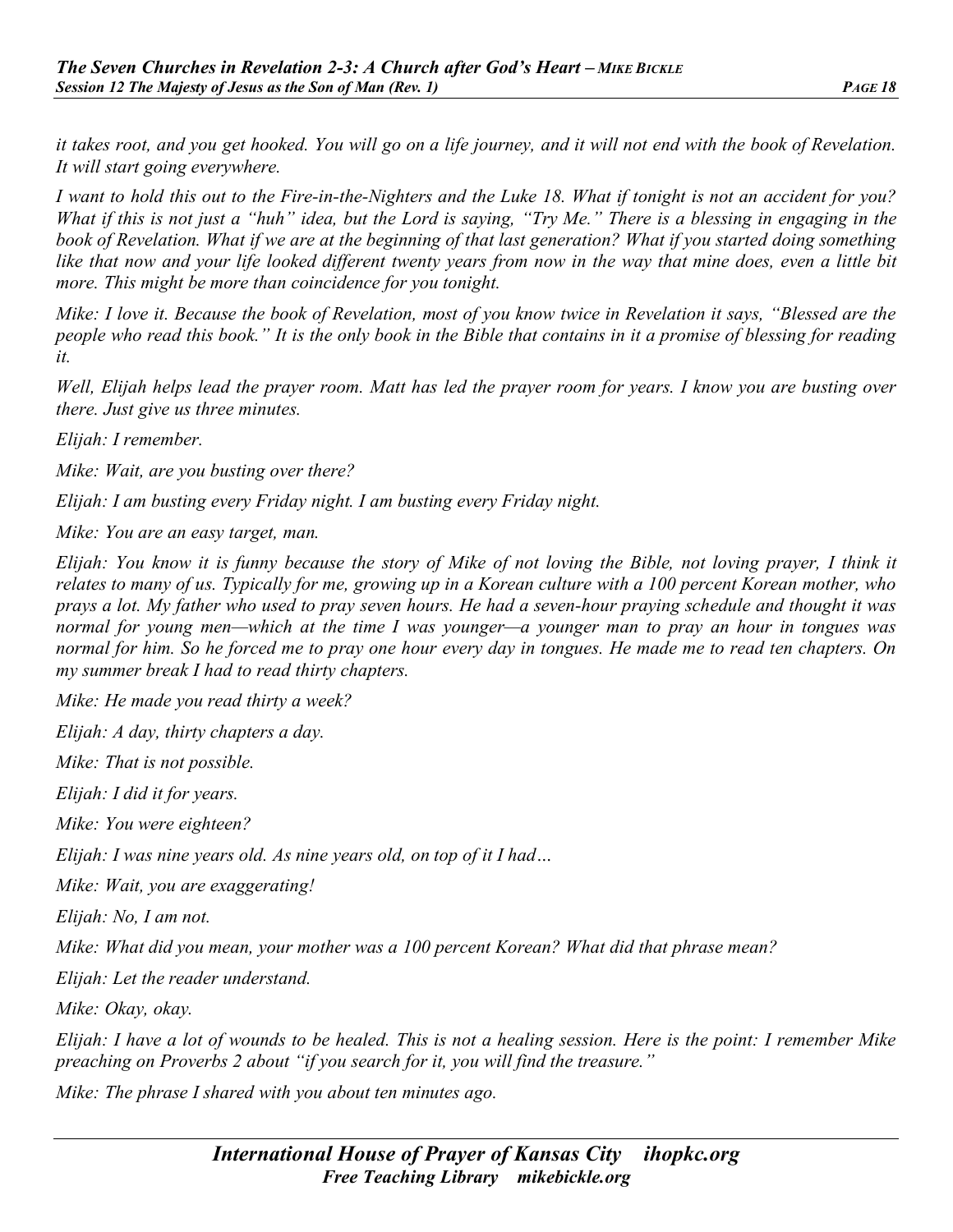*Elijah: If you search for it, you will find the hidden treasure. I remember one day that phrase just stuck out to me because I remember reading through Isaiah 56 about the house of prayer. You know one word that God characterized the house of prayer is joy. He says, "I will make you joyful in the house of prayer." As a Korean, I never went to a prayer meeting for joy, never, never.*

*Mike: The word we use is enjoyable prayer. Some folks they think joy, they just think they have to do this at the meeting. Joy is enjoyable prayer.*

*Elijah: Prayer, Koreans go to prayer meetings for fire. Koreans use to say that if your voice does not get hoarse, you have not prayed it. So this was perplexing. I was confounded by Isaiah's description of house of prayer. I remember when I was listening to Mike talk about this praying the Bible. He talked about it is a treasure hidden. Somehow the Lord connected me, "Elijah, it is the hidden treasure hidden in a field."*

*In Matthew 13, the Lord talks about the gospel. The kingdom of God is like a treasure hidden in a field. When you find that treasure, out of joy you go sell everything. Suddenly I realized the house of prayer is where you find that treasure. It is the Word of God that caused the joy of finding that treasure.*

*So I am busting every week. This is why I am here every Friday night.*

*Mike: This guy, you do this, you bump him, and he just preaches like that. You just bump him, and it will come out on the microphone.*

*Elijah: I just I want to encourage you.*

*Mike: Watch this, bump, he will just go for it.*

*Elijah: I want to encourage you. You know, it does not take a smart person to understand the Bible. I mean look at us. We are in the same category.*

*Mike: Okay, okay, that is better.*

*Elijah: No, really, you know, I have…*

*Mike: He is my buddy.*

*Elijah: Minimum education, but it takes hunger and thirst. Those that hunger and thirst, there shall be kingdom of God. So I just want to encourage you: take what Mike says. I remember when you talked about ARK, that A-R-K. I did that. Even today I am doing that. Like every morning. I have those acronyms. It just takes a simple of doing it, just shadow the pattern, and the Lord will give you grace to continue you to do them. I want to encourage you.*

*Mike: Amen, Elijah.*

*Elijah: You shouldn't have given me the mic.*

*Mike: No, I should have. Thank you, Matt Candler, too.* 

*Let's stand if you would. I am going to pray for the Ephesians 3:18 anointing. Paul said at the very beginning of the message, "The Lord has given me grace"—You could say, "The Lord has anointed me." It is the same thing—"to proclaim the riches of the Man Christ Jesus."*

*I want to pray for folks who are saying in your heart, you are crying out, "I want to proclaim the riches of the Man." Not just ministry skills and leadership skills and people skills. Those are critical. Financial principles, those are very biblical concepts. I want to get lost in the Man. I want to make Him known in my songs, my*